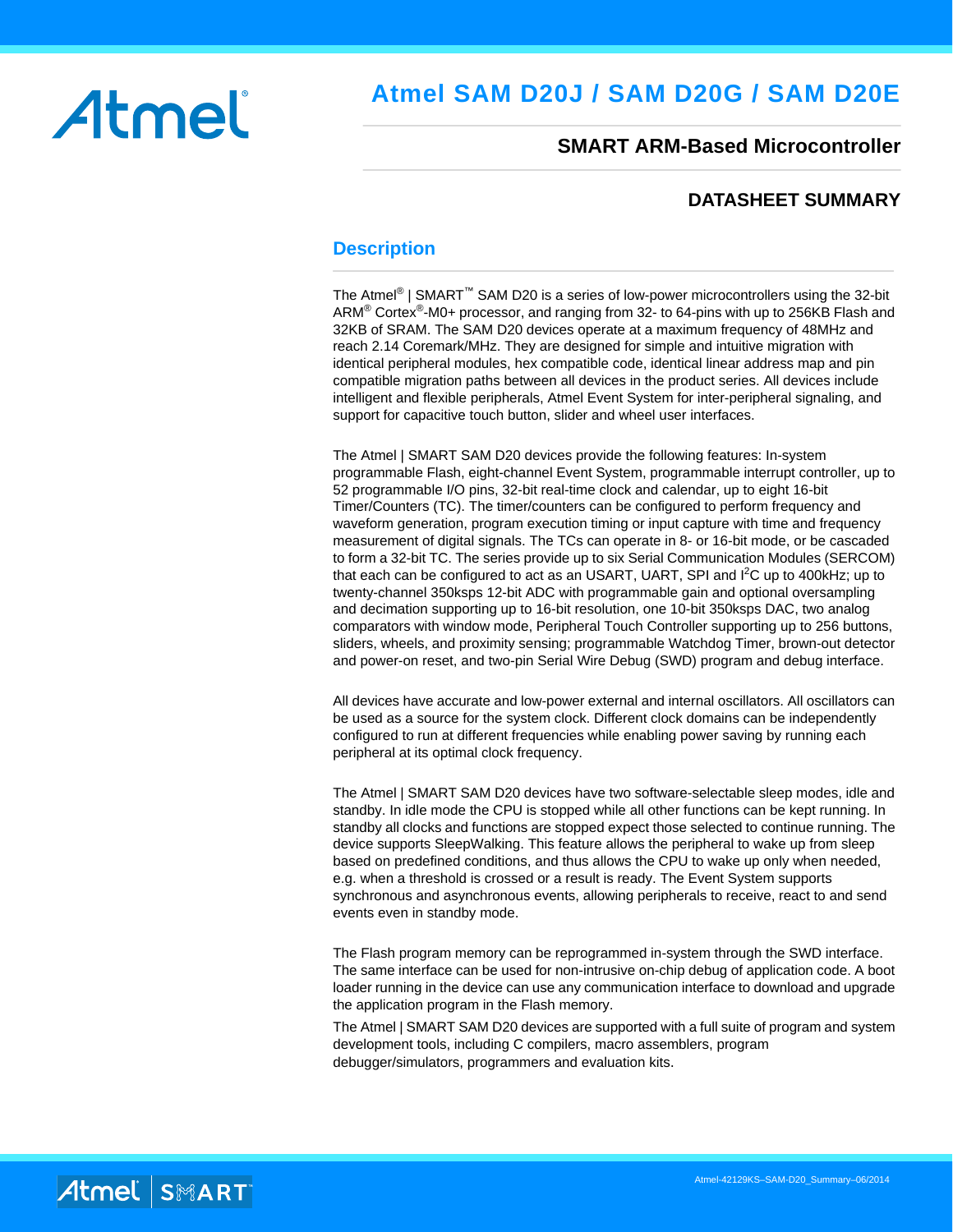# <span id="page-1-0"></span>**Features**

- Processor
	- ARM Cortex-M0+ CPU running at up to 48MHz
	- Single-cycle hardware multiplier
- Memories
	- 16/32/64/128/256KB in-system self-programmable flash
	- 2/4/8/16/32KB SRAM
- System
	- Power-on reset (POR) and brown-out detection (BOD)
	- Internal and external clock options with 48MHz Digital Frequency Locked Loop (DFLL48M)
	- External Interrupt Controller (EIC)
	- 16 external interrupts
	- One non-maskable interrupt
	- Two-pin Serial Wire Debug (SWD) programming, test and debugging interface
- Low Power
	- Idle and standby sleep modes
	- SleepWalking peripherals
- Peripherals
	- 8-channel Event System
	- Up to eight 16-bit Timer/Counters (TC), configurable as either:
		- One 16-bit TC with compare/capture channels
		- One 8-bit TC with compare/capture channels
		- One 32-bit TC with compare/capture channels, by using two TCs
	- 32-bit Real Time Counter (RTC) with clock/calendar function
	- Watchdog Timer (WDT)
	- CRC-32 generator
	- Up to six Serial Communication Interfaces (SERCOM), each configurable to operate as either:
		- USART with full-duplex and single-wire half-duplex configuration
			- $\bullet$  I<sup>2</sup>C up to 400kHz
			- $\bullet$  SPI
	- One 12-bit, 350ksps Analog-to-Digital Converter (ADC) with up to 20 channels
		- Differential and single-ended channels
		- $\bullet$  1/2x to 16x gain stage
		- Automatic offset and gain error compensation
		- Oversampling and decimation in hardware to support 13-, 14-, 15- or 16-bit resolution
	- 10-bit, 350ksps Digital-to-Analog Converter (DAC)
	- Two Analog Comparators with window compare function
	- Peripheral Touch Controller (PTC)
		- 256-Channel capacitive touch and proximity sensing
- $\bullet$  I/O
	- Up to 52 programmable I/O pins
- Packages
	- 64-pin TQFP, QFN
	- 48-pin TQFP, QFN
	- 32-pin TQFP, QFN
- Operating Voltage
	- $\bullet$  1.62V 3.63V
- Power Consumption
	- Down to 70µA/MHz in active mode
	- Down to 8µA running the Peripheral Touch Controller

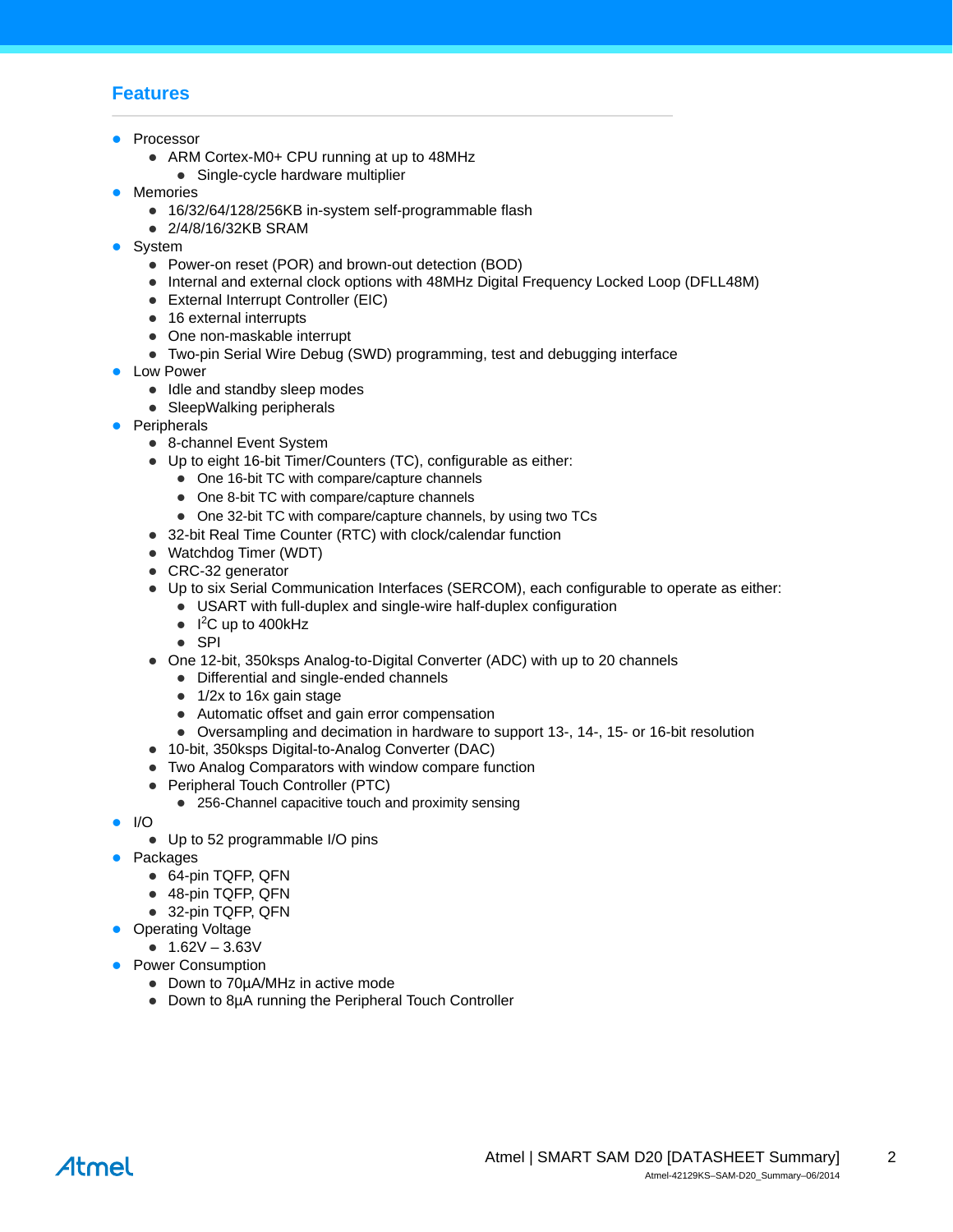# <span id="page-2-1"></span><span id="page-2-0"></span>**1. Configuration Summary**

|                                                    | <b>SAM D20J</b>                                                                                                                                                                                                                                                                    | <b>SAM D20G</b>                      | <b>SAM D20E</b>                      |  |  |
|----------------------------------------------------|------------------------------------------------------------------------------------------------------------------------------------------------------------------------------------------------------------------------------------------------------------------------------------|--------------------------------------|--------------------------------------|--|--|
| Number of pins                                     | 64                                                                                                                                                                                                                                                                                 | 48                                   | 32                                   |  |  |
| General Purpose I/O-pins (GPIOs)                   | 52                                                                                                                                                                                                                                                                                 | 38                                   | 26                                   |  |  |
| Flash                                              | 256/128/64/32/16KB                                                                                                                                                                                                                                                                 | 256/128/64/32/16KB                   | 256/128/64/32/16KB                   |  |  |
| <b>SRAM</b>                                        | 32/16/8/4/2KB                                                                                                                                                                                                                                                                      | 32/16/8/4/2KB                        | 32/16/8/4/2KB                        |  |  |
| Maximum CPU frequency                              |                                                                                                                                                                                                                                                                                    | 48MHz                                |                                      |  |  |
| Event System channels                              | 8                                                                                                                                                                                                                                                                                  | 8                                    | 8                                    |  |  |
| Timer Counter (TC)                                 | 8                                                                                                                                                                                                                                                                                  | 6                                    | 6                                    |  |  |
| Waveform output channels for TC                    | $\overline{c}$                                                                                                                                                                                                                                                                     | $\overline{c}$                       | $\overline{2}$                       |  |  |
| Serial Communication Interface<br>(SERCOM)         | 6                                                                                                                                                                                                                                                                                  | 6                                    | $\overline{4}$                       |  |  |
| Analog-to-Digital Converter (ADC)<br>channels      | 20                                                                                                                                                                                                                                                                                 | 14                                   | 10                                   |  |  |
| Analog comparators                                 | $\overline{c}$                                                                                                                                                                                                                                                                     | $\overline{2}$                       | $\overline{2}$                       |  |  |
| Digital-to-Analog Converter (DAC)<br>channels      | 1                                                                                                                                                                                                                                                                                  | 1                                    | $\mathbf{1}$                         |  |  |
| Real-Time Counter (RTC)                            | Yes                                                                                                                                                                                                                                                                                | Yes                                  | Yes                                  |  |  |
| RTC alarms                                         | 1                                                                                                                                                                                                                                                                                  | 1                                    | $\mathbf{1}$                         |  |  |
| RTC compare values                                 | 1 32-bit value or<br>2 16-bit values                                                                                                                                                                                                                                               | 1 32-bit value or<br>2 16-bit values | 1 32-bit value or<br>2 16-bit values |  |  |
| <b>External Interrupt lines</b>                    | 16                                                                                                                                                                                                                                                                                 | 16                                   | 16                                   |  |  |
| Peripheral Touch Controller (PTC) X<br>and Y lines | 16x16                                                                                                                                                                                                                                                                              | 12x10                                | 10x6                                 |  |  |
| Packages                                           | QFN<br><b>TQFP</b>                                                                                                                                                                                                                                                                 | QFN<br><b>TQFP</b>                   | QFN<br><b>TQFP</b>                   |  |  |
| <b>Oscillators</b>                                 | 32.768kHz crystal oscillator (XOSC32K)<br>0.4-32MHz crystal oscillator (XOSC)<br>32.768kHzinternal oscillator (OSC32K)<br>32kHz ultra-low-power internal oscillator (OSCULP32K)<br>8MHz high-accuracy internal oscillator (OSC8M)<br>48MHz Digital Frequency Locked Loop (DFLL48M) |                                      |                                      |  |  |
| SW Debug Interface                                 | Yes                                                                                                                                                                                                                                                                                | Yes                                  | Yes                                  |  |  |
| Watchdog Timer (WDT)                               | Yes<br>Yes<br>Yes                                                                                                                                                                                                                                                                  |                                      |                                      |  |  |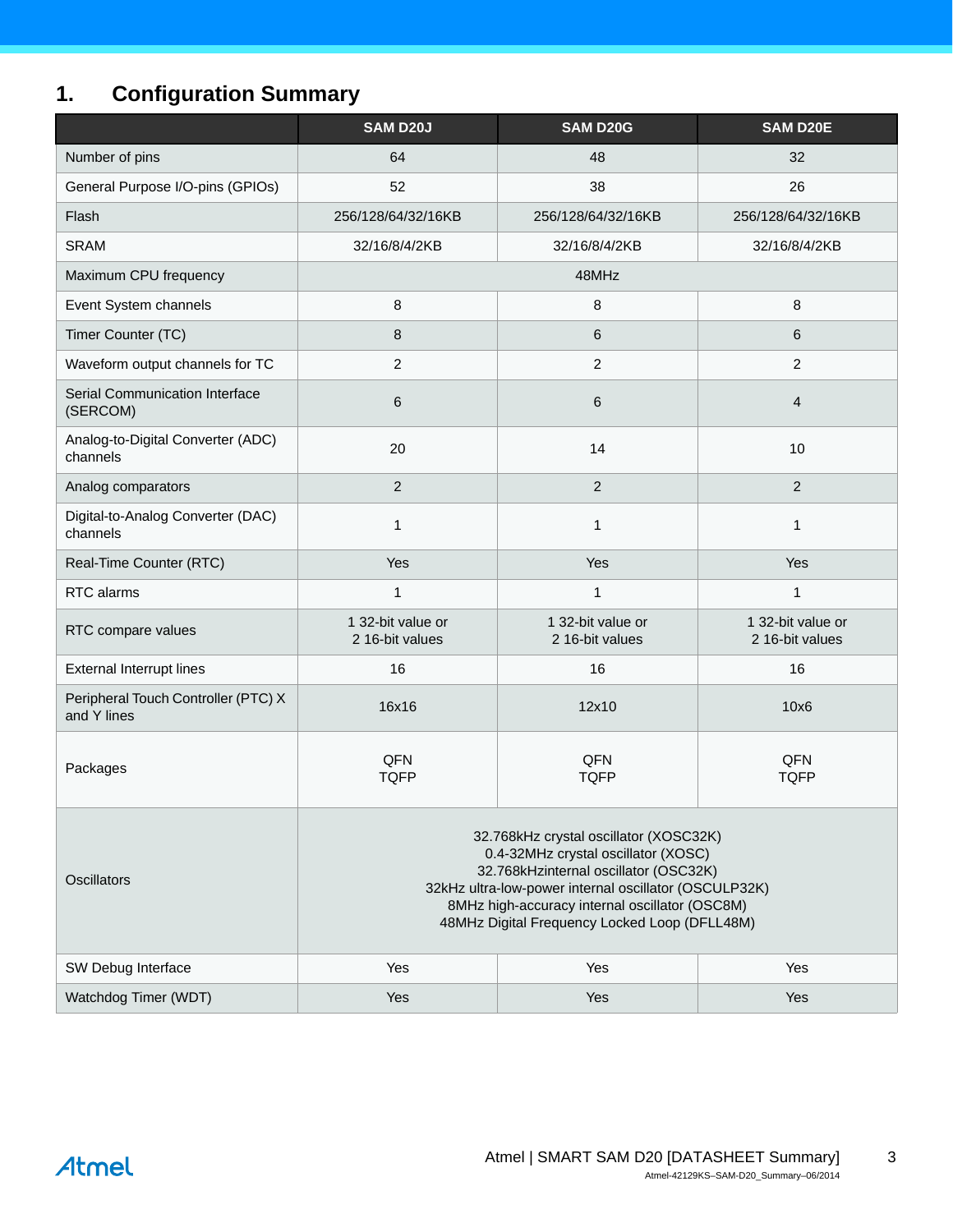# <span id="page-3-0"></span>**2. Ordering Information**



 No character = Tray (Default) Package Carrier

T = Tape and Reel

# Package Grade

 $U = 40 - 85^{\circ}$ C Matte Sn Plating H = 40 - 85°C NiPdAu Plating

# Package Type

- $A = TQFP$  $M = QFN$
- $C = UBGA$
- U = WLCSP

 $14 = 16KB$ 

# Device Variant

A = Default Variant

# <span id="page-3-1"></span>**2.1 SAM D20E**

| <b>Ordering Code</b> | <b>FLASH (bytes)</b> | <b>SRAM</b> (bytes) | Package | <b>Carrier Type</b> |
|----------------------|----------------------|---------------------|---------|---------------------|
| ATSAMD20E14A-AU      |                      |                     | TQFP32  | Tray                |
| ATSAMD20E14A-AUT     | 16K                  | 2K                  |         | Tape & Reel         |
| ATSAMD20E14A-MU      |                      |                     | QFN32   | Tray                |
| ATSAMD20E14A-MUT     |                      |                     |         | Tape & Reel         |
| ATSAMD20E15A-AU      |                      |                     | TQFP32  | <b>Tray</b>         |
| ATSAMD20E15A-AUT     |                      | 4K                  |         | Tape & Reel         |
| ATSAMD20E15A-MU      | 32K                  |                     | QFN32   | Tray                |
| ATSAMD20E15A-MUT     |                      |                     |         | Tape & Reel         |
| ATSAMD20E16A-AU      |                      |                     | TQFP32  | Tray                |
| ATSAMD20E16A-AUT     | 64K                  | 8K                  |         | Tape & Reel         |
| ATSAMD20E16A-MU      |                      |                     |         | Tray                |
| ATSAMD20E16A-MUT     |                      |                     | QFN32   | Tape & Reel         |

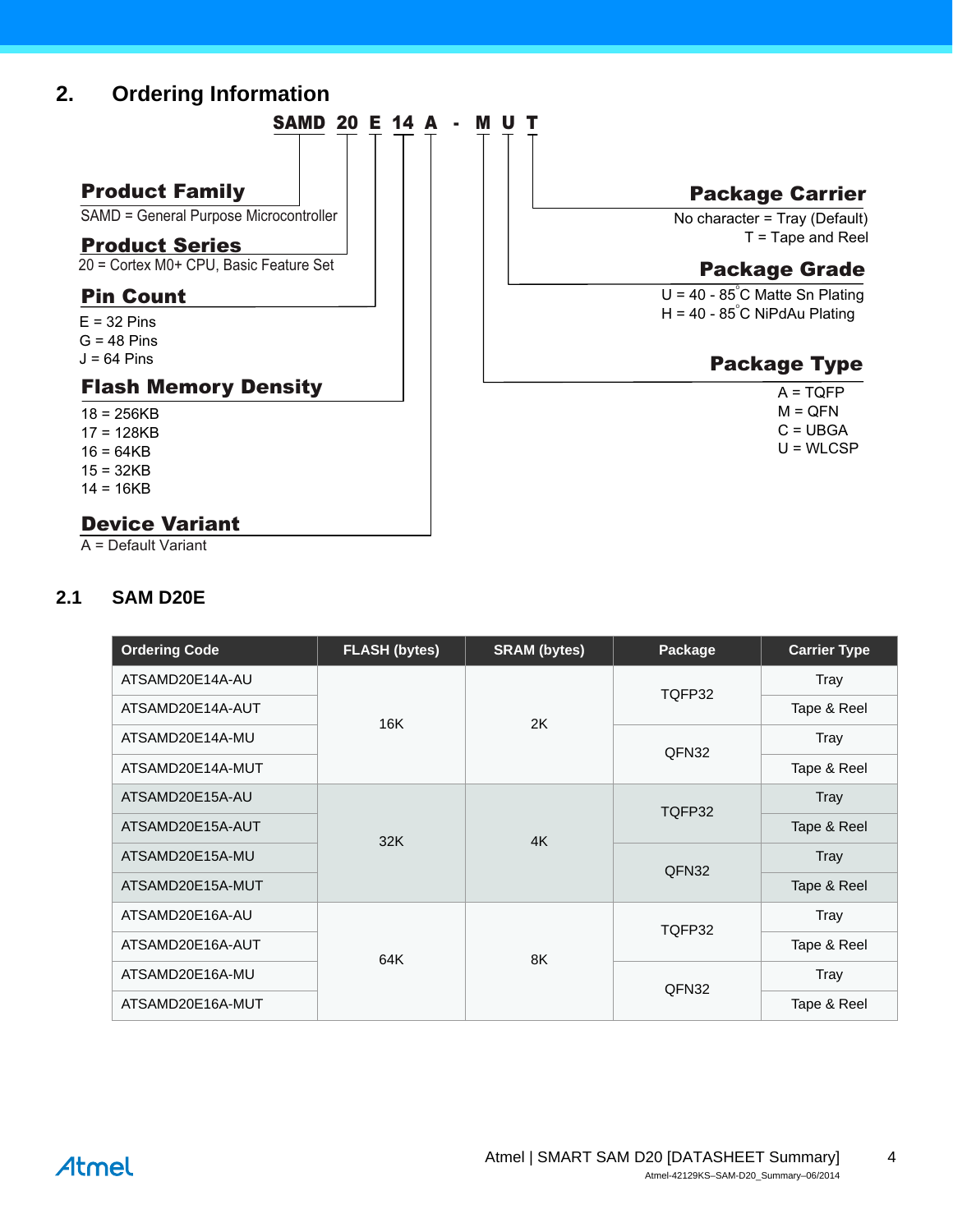| <b>Ordering Code</b> | <b>FLASH (bytes)</b><br><b>SRAM</b> (bytes) |     | Package | <b>Carrier Type</b> |  |
|----------------------|---------------------------------------------|-----|---------|---------------------|--|
| ATSAMD20E17A-AU      |                                             |     | TQFP32  | Tray                |  |
| ATSAMD20E17A-AUT     | 128K                                        | 16K |         | Tape & Reel         |  |
| ATSAMD20E17A-MU      |                                             |     | QFN32   | Tray                |  |
| ATSAMD20E17A-MUT     |                                             |     |         | Tape & Reel         |  |
| ATSAMD20E18A-AU      |                                             |     | TQFP32  | Tray                |  |
| ATSAMD20E18A-AUT     | 256K                                        | 32K |         | Tape & Reel         |  |
| ATSAMD20E18A-MU      |                                             |     |         | Tray                |  |
| ATSAMD20E18A-MUT     |                                             |     | QFN32   | Tape & Reel         |  |

# <span id="page-4-0"></span>**2.2 SAM D20G**

| <b>Ordering Code</b> | <b>FLASH (bytes)</b> | <b>SRAM</b> (bytes) | Package | <b>Carrier Type</b> |
|----------------------|----------------------|---------------------|---------|---------------------|
| ATSAMD20G14A-AU      |                      |                     | TQFP48  | Tray                |
| ATSAMD20G14A-AUT     | 16K                  | 2K                  |         | Tape & Reel         |
| ATSAMD20G14A-MU      |                      |                     | QFN48   | Tray                |
| ATSAMD20G14A-MUT     |                      |                     |         | Tape & Reel         |
| ATSAMD20G15A-AU      |                      |                     | TQFP48  | Tray                |
| ATSAMD20G15A-AUT     | 32K                  | 4K                  |         | Tape & Reel         |
| ATSAMD20G15A-MU      |                      |                     | QFN48   | Tray                |
| ATSAMD20G15A-MUT     |                      |                     |         | Tape & Reel         |
| ATSAMD20G16A-AU      |                      |                     | TQFP48  | Tray                |
| ATSAMD20G16A-AUT     | 64K                  | 8K                  |         | Tape & Reel         |
| ATSAMD20G16A-MU      |                      |                     | QFN48   | Tray                |
| ATSAMD20G16A-MUT     |                      |                     |         | Tape & Reel         |
| ATSAMD20G17A-AU      |                      |                     | TQFP48  | Tray                |
| ATSAMD20G17A-AUT     | 128K                 | <b>16K</b>          |         | Tape & Reel         |
| ATSAMD20G17A-MU      |                      |                     | QFN48   | Tray                |
| ATSAMD20G17A-MUT     |                      |                     |         | Tape & Reel         |
| ATSAMD20G18A-AU      |                      |                     | TQFP48  | Tray                |
| ATSAMD20G18A-AUT     | 256K                 | 32K                 |         | Tape & Reel         |
| ATSAMD20G18A-MU      |                      |                     | QFN48   | Tray                |
| ATSAMD20G18A-MUT     |                      |                     |         | Tape & Reel         |

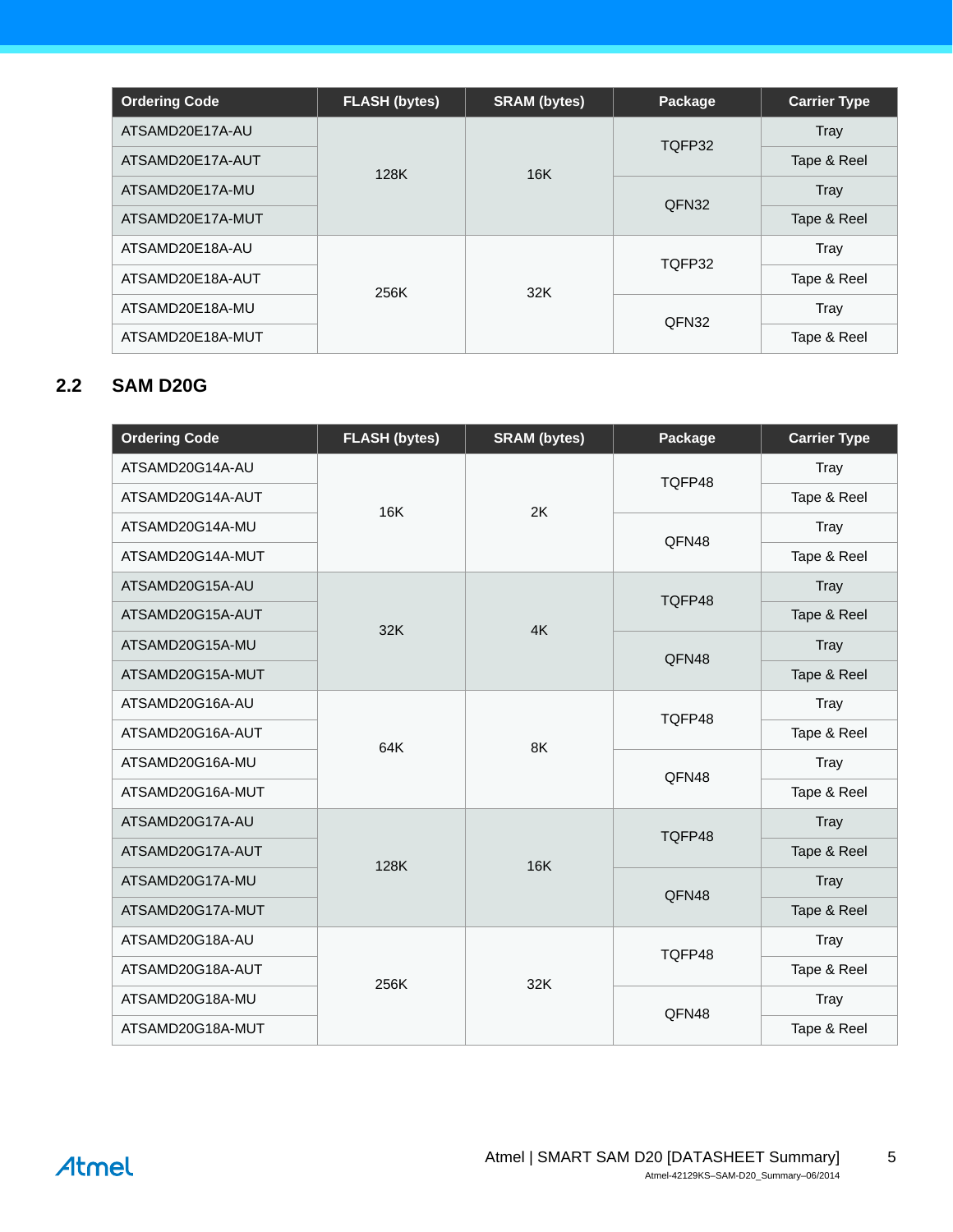# <span id="page-5-0"></span>**2.3 SAM D20J**

| <b>Ordering Code</b> | <b>FLASH (bytes)</b> | <b>SRAM (bytes)</b> | Package         | <b>Carrier Type</b> |
|----------------------|----------------------|---------------------|-----------------|---------------------|
| ATSAMD20J14A-AU      |                      |                     | TQFP64          | Tray                |
| ATSAMD20J14A-AUT     | 16K                  | 2K                  |                 | Tape & Reel         |
| ATSAMD20J14A-MU      |                      |                     | QFN64           | Tray                |
| ATSAMD20J14A-MUT     |                      |                     |                 | Tape & Reel         |
| ATSAMD20J15A-AU      |                      |                     | TQFP64          | Tray                |
| ATSAMD20J15A-AUT     | 32K                  | 4K                  |                 | Tape & Reel         |
| ATSAMD20J15A-MU      |                      |                     | QFN64           | Tray                |
| ATSAMD20J15A-MUT     |                      |                     |                 | Tape & Reel         |
| ATSAMD20J16A-AU      | 64K                  | 8K                  | TQFP64<br>QFN64 | Tray                |
| ATSAMD20J16A-AUT     |                      |                     |                 | Tape & Reel         |
| ATSAMD20J16A-MU      |                      |                     |                 | Tray                |
| ATSAMD20J16A-MUT     |                      |                     |                 | Tape & Reel         |
| ATSAMD20J17A-AU      |                      | <b>16K</b>          | TQFP64          | Tray                |
| ATSAMD20J17A-AUT     | 128K                 |                     |                 | Tape & Reel         |
| ATSAMD20J17A-MU      |                      |                     | QFN64           | Tray                |
| ATSAMD20J17A-MUT     |                      |                     |                 | Tape & Reel         |
| ATSAMD20J18A-AU      |                      |                     | TQFP64          | Tray                |
| ATSAMD20J18A-AUT     | 256K                 | 32K                 |                 | Tape & Reel         |
| ATSAMD20J18A-MU      |                      |                     | QFN64           | Tray                |
| ATSAMD20J18A-MUT     |                      |                     |                 | Tape & Reel         |

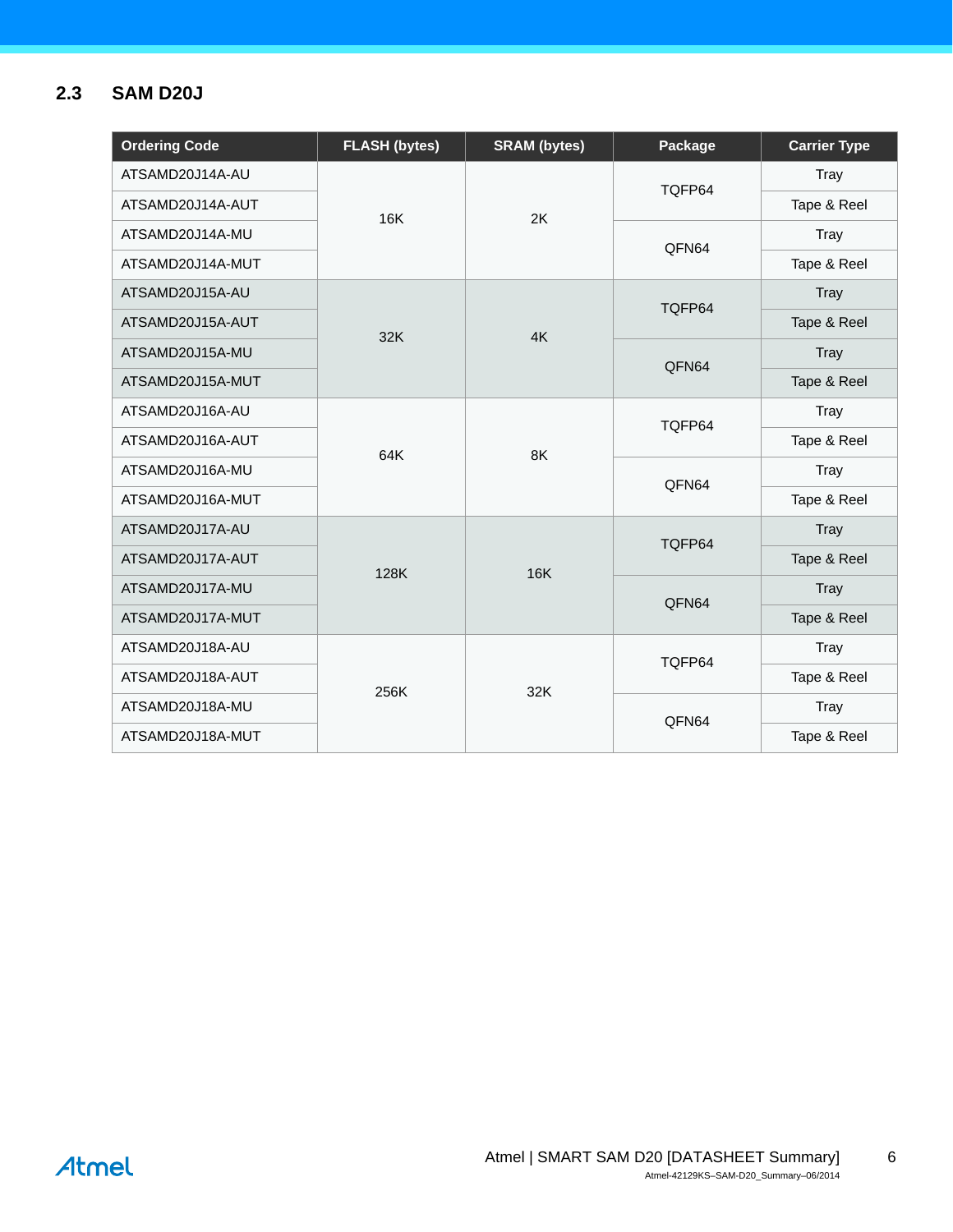# <span id="page-6-0"></span>**3. Block Diagram**



Notes: 1. Some products have different number of SERCOM instances, Timer/Counter instances, PTC signals and ADC signals. Refer to "Configuration Summary" on [page 3](#page-2-0) for details.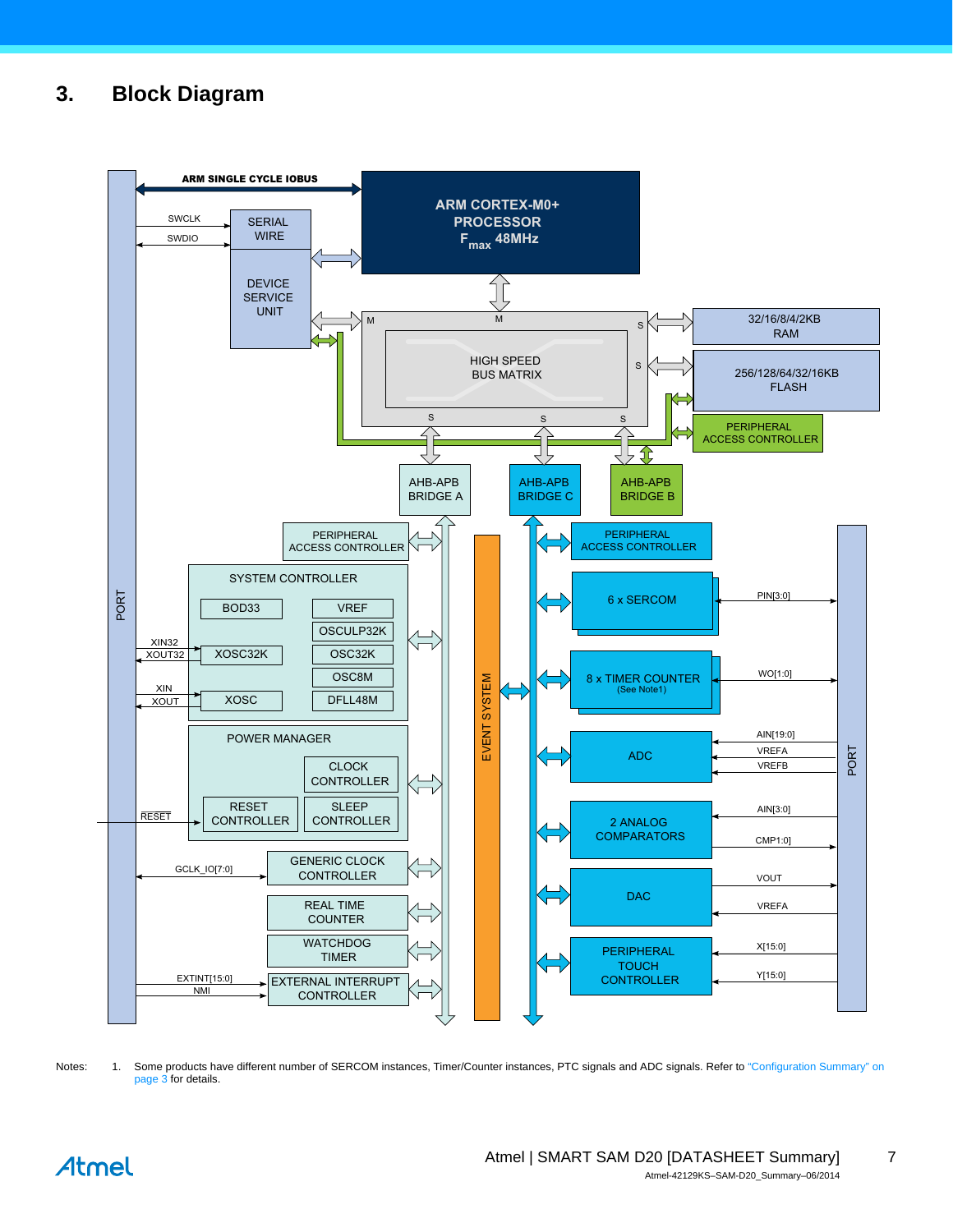- <span id="page-7-0"></span>**4. Pinout**
- <span id="page-7-1"></span>**4.1 SAM D20J**

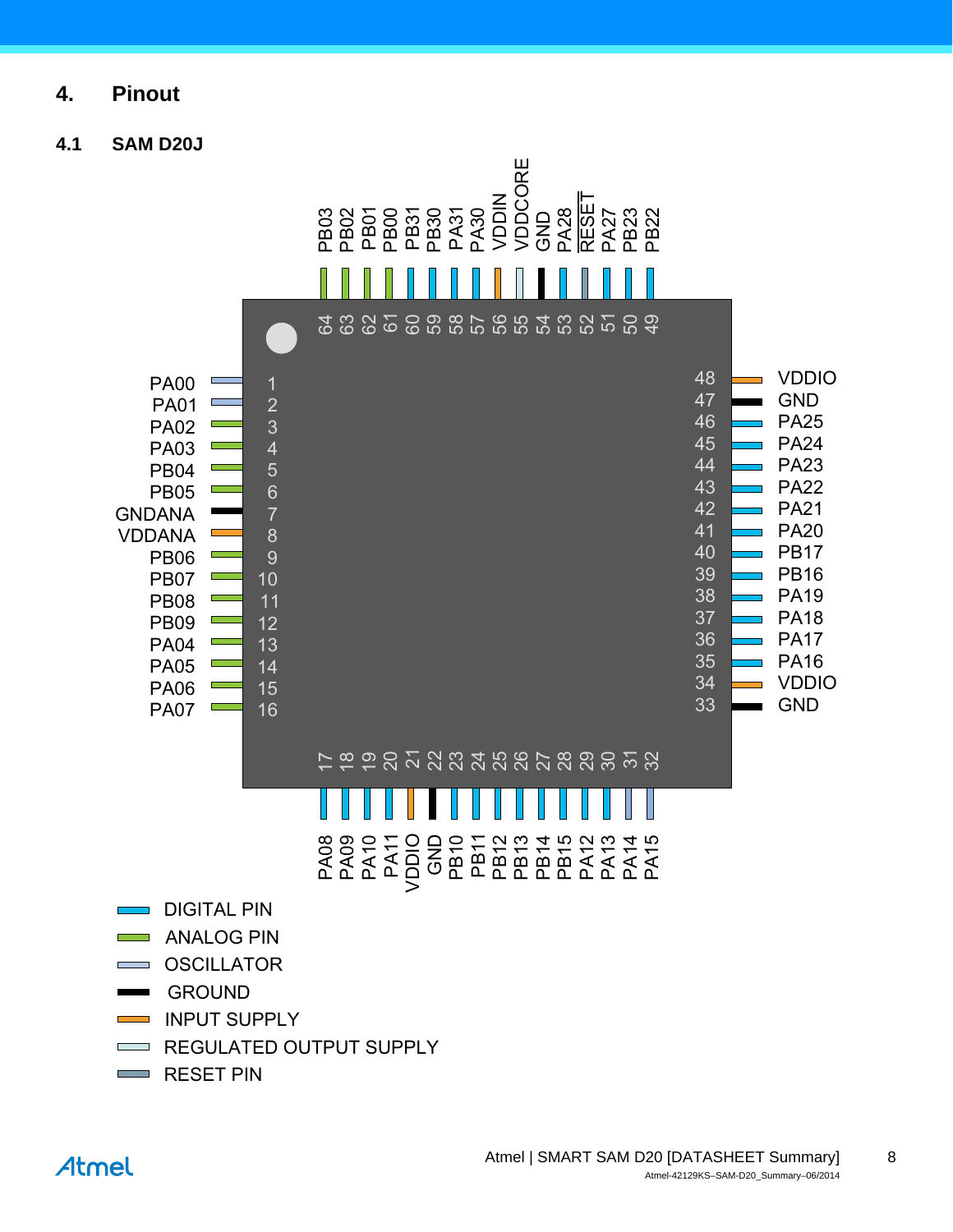<span id="page-8-0"></span>**4.2 SAM D20G**

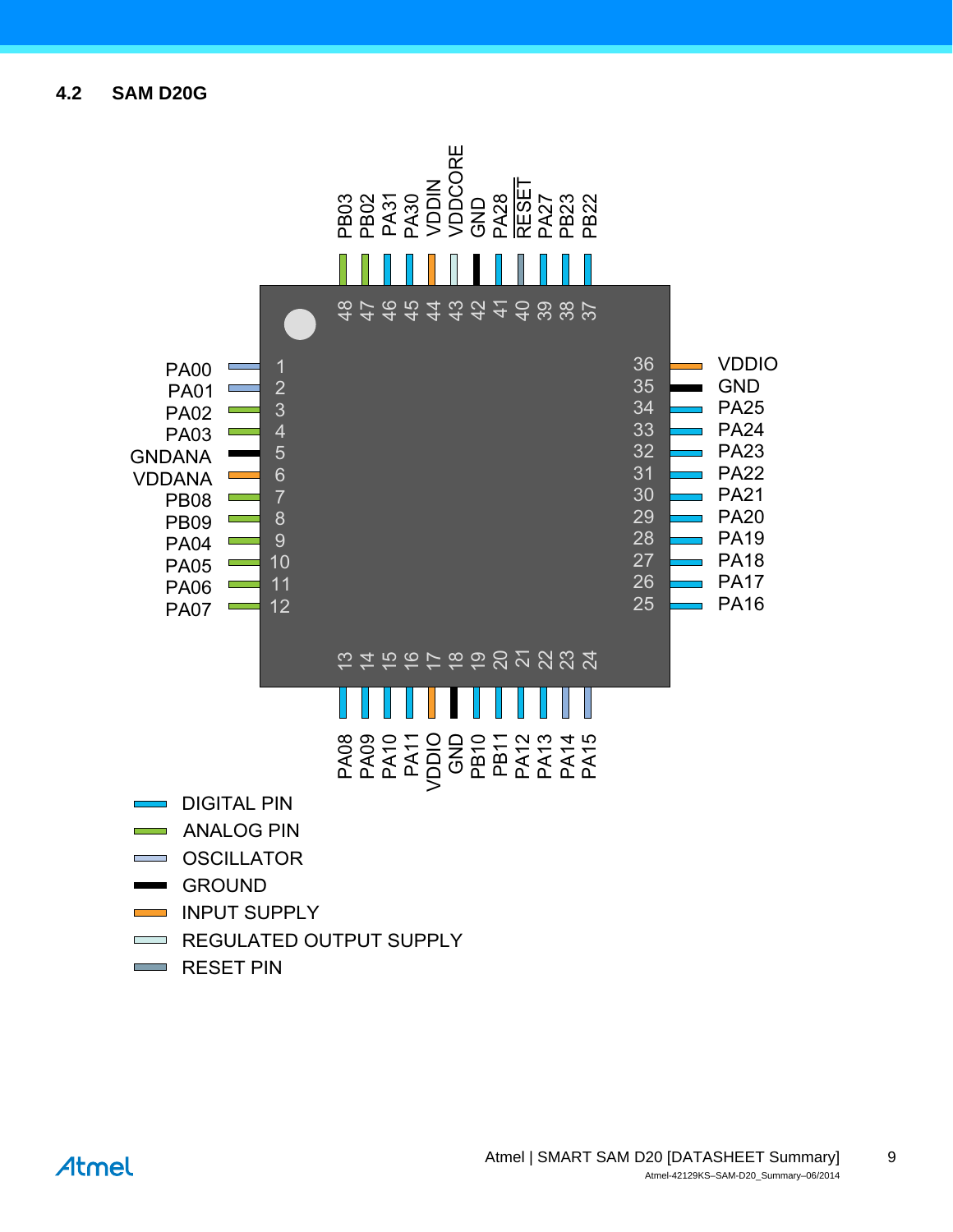<span id="page-9-0"></span>**4.3 SAM D20E**

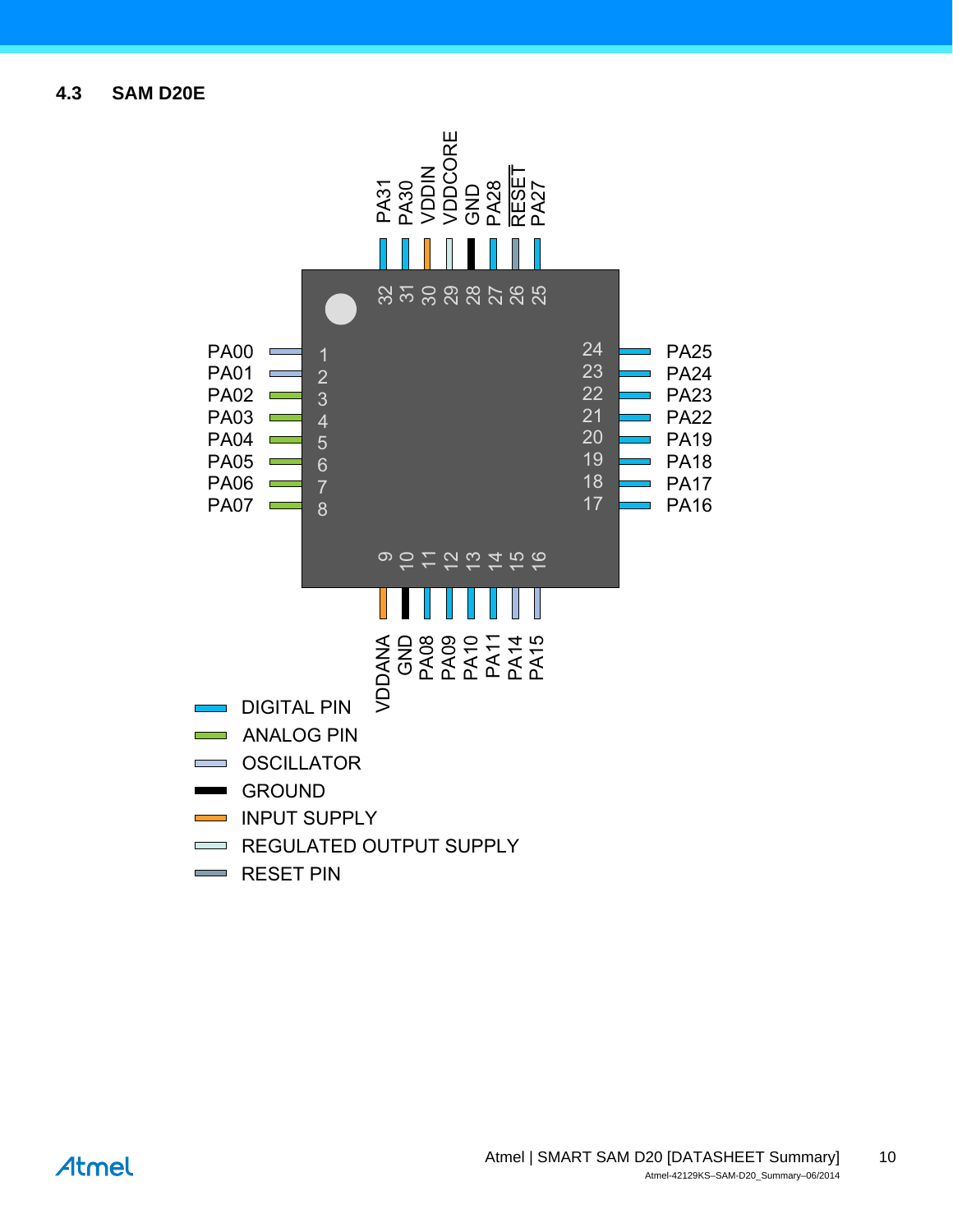# <span id="page-10-1"></span>**5. I/O Multiplexing and Considerations**

# <span id="page-10-2"></span>**5.1 Multiplexed Signals**

Each pin is by default controlled by the PORT as a general purpose I/O and alternatively it can be assigned to one of the peripheral functions A, B, C, D, E, F, G or H. To enable a peripheral function on a pin, the Peripheral Multiplexer Enable bit in the Pin Configuration register corresponding to that pin (PINCFGn.PMUXEN, n = 0-31) in the PORT must be written to one. The selection of peripheral function A to H is done by writing to the Peripheral Multiplexing Odd and Even bits in the Peripheral Multiplexing register (PMUXn.PMUXE/O) in the PORT.

[Table 5-1](#page-10-0) describes the peripheral signals multiplexed to the PORT I/O pins.

|                                    | Pin                     |                |             |                    |             | A          |                               |                   | $B^{(1)}$             |       |                | $\mathbf c$                        | D                         | Е                           | F                          | G | н              |
|------------------------------------|-------------------------|----------------|-------------|--------------------|-------------|------------|-------------------------------|-------------------|-----------------------|-------|----------------|------------------------------------|---------------------------|-----------------------------|----------------------------|---|----------------|
| <b>SAM SAM SAM</b><br>D20ED20GD20J |                         |                | $U$<br>Pin  | <b>Supply Type</b> | Pin         | <b>EIC</b> | <b>REF</b>                    | <b>ADC</b>        | <b>AC</b>             |       | <b>PTC DAC</b> | SERCOM <sup>(2)</sup>              |                           | TC <sup>(3)</sup>           |                            |   | <b>AC/GCLK</b> |
| $\mathbf{1}$                       | $\overline{1}$          | $\mathbf{1}$   | <b>PA00</b> | <b>VDDANA</b>      |             | EXTINT[0]  |                               |                   |                       |       |                |                                    | SERCOM1/                  |                             | TC2/                       |   |                |
|                                    |                         |                |             |                    |             |            |                               |                   |                       |       |                |                                    | PAD[0]<br>SERCOM1/        |                             | WO[0]<br>TC2/              |   |                |
| $\overline{2}$                     | $\overline{2}$          | 2              | <b>PA01</b> | <b>VDDANA</b>      |             | EXTINT[1]  |                               |                   |                       |       |                |                                    | <b>PAD[1]</b>             |                             | WO[1]                      |   |                |
| 3                                  | 3                       | 3              | <b>PA02</b> | <b>VDDANA</b>      |             | EXTINT[2]  |                               | AIN[0]            |                       | Y[0]  | VOUT           |                                    |                           |                             |                            |   |                |
| $\overline{4}$                     | $\overline{\mathbf{4}}$ | $\overline{4}$ | PA03        | VDDANA             |             | EXTINT[3]  | ADC/VREFA<br><b>DAC/VREFA</b> | AlN[1]            |                       | Y[1]  |                |                                    |                           |                             |                            |   |                |
|                                    |                         | 5              |             | PB04 VDDANA        |             | EXTINT[4]  |                               | AIN[12]           |                       | Y[10] |                |                                    |                           |                             |                            |   |                |
|                                    |                         | 6              |             | PB05 VDDANA        |             | EXTINT[5]  |                               | AlN[13]           |                       | Y[11] |                |                                    |                           |                             |                            |   |                |
|                                    |                         | 9              |             | PB06 VDDANA        |             | EXTINT[6]  |                               | AIN[14]           |                       | Y[12] |                |                                    |                           |                             |                            |   |                |
|                                    |                         | 10             |             | PB07 VDDANA        |             | EXTINT[7]  |                               | AIN[15]           |                       | Y[13] |                |                                    |                           |                             |                            |   |                |
|                                    | $\overline{7}$          | 11             | <b>PB08</b> | VDDANA             |             | EXTINT[8]  |                               | AlN[2]            |                       | Y[14] |                |                                    | SERCOM4/<br>PAD[0]        |                             | TC4/<br>WO[0]              |   |                |
|                                    | 8                       | 12             | <b>PB09</b> | VDDANA             |             | EXTINT[9]  |                               | AlN[3]            |                       | Y[15] |                |                                    | SERCOM4/<br><b>PAD[1]</b> |                             | TC4/<br>WO[1]              |   |                |
| 5                                  | 9                       | 13             | <b>PA04</b> | <b>VDDANA</b>      |             | EXTINT[4]  | ADC/<br><b>VREFB</b>          |                   | AIN[4]   AIN[0]       | Y[2]  |                |                                    | SERCOM0/<br>PAD[0]        |                             | TC <sub>0</sub> /<br>WO[0] |   |                |
| 6                                  | 10                      | 14             | <b>PA05</b> | VDDANA             |             | EXTINT[5]  |                               |                   | AIN[5] $\vert$ AIN[1] | Y[3]  |                |                                    | SERCOM0/<br><b>PAD[1]</b> |                             | TC <sub>0</sub> /<br>WO[1] |   |                |
| $\overline{7}$                     | 11                      | 15             | <b>PA06</b> | VDDANA             |             | EXTINT[6]  |                               |                   | AIN[6]   AIN[2]       | Y[4]  |                |                                    | SERCOM0/<br><b>PAD[2]</b> |                             | TC1/<br>WO[0]              |   |                |
| 8                                  | 12                      | 16             | <b>PA07</b> | VDDANA             |             | EXTINT[7]  |                               | $AlN[7]$ $AlN[3]$ |                       | Y[5]  |                |                                    | SERCOM0/<br>PAD[3]        |                             | TC1/<br>WO[1]              |   |                |
| 11                                 | 13                      | 17             | <b>PA08</b> | <b>VDDIO</b>       | $I^2C$      | <b>NMI</b> |                               | AIN[16]           |                       | X[0]  |                | SERCOM0/ SERCOM2/<br>PAD[0]        | PAD[0]                    | TC <sub>0</sub> /<br>WO[0]  |                            |   |                |
| 12                                 | 14                      | 18             | <b>PA09</b> | <b>VDDIO</b>       | ${}^{12}$ C | EXTINT[9]  |                               | AIN[17]           |                       | X[1]  |                | SERCOM0/ SERCOM2/<br><b>PAD[1]</b> | <b>PAD[1]</b>             | TC <sub>0</sub> /<br>WO[1]  |                            |   |                |
| 13                                 | 15                      | 19             | <b>PA10</b> | <b>VDDIO</b>       |             | EXTINT[10] |                               | AIN[18]           |                       | X[2]  |                | SERCOM0/ SERCOM2/<br><b>PAD[2]</b> | <b>PAD[2]</b>             | TC1/<br>WO[0]               |                            |   | GCLK_O[4]      |
| 14                                 | 16                      | 20             | <b>PA11</b> | <b>VDDIO</b>       |             | EXTINT[11] |                               | AIN[19]           |                       | X[3]  |                | SERCOM0/ SERCOM2/<br>PAD[3]        | PAD[3]                    | TC1/<br>WO[1]               |                            |   | GCLK_IO[5]     |
|                                    | 19                      | 23             | <b>PB10</b> | <b>VDDIO</b>       |             | EXTINT[10] |                               |                   |                       |       |                |                                    | SERCOM4/<br><b>PAD[2]</b> |                             | TC5/<br>WO[0]              |   | GCLK_IO[4]     |
|                                    | 20                      | 24             | <b>PB11</b> | <b>VDDIO</b>       |             | EXTINT[11] |                               |                   |                       |       |                |                                    | SERCOM4/<br><b>PAD[3]</b> |                             | <b>TC5/</b><br>WO[1]       |   | GCLK_IO[5]     |
|                                    |                         | 25             | <b>PB12</b> | <b>VDDIO</b>       | $I^2C$      | EXTINT[12] |                               |                   |                       | X[12] |                | SERCOM4/<br><b>PAD[0]</b>          |                           | TC4/<br>WO[0]               |                            |   | GCLK_IO[6]     |
|                                    |                         | 26             | <b>PB13</b> | <b>VDDIO</b>       | $I^2C$      | EXTINT[13] |                               |                   |                       | X[13] |                | SERCOM4/<br>PAD[1]                 |                           | TC4/<br>WO[1]               |                            |   | GCLK_IO[7]     |
|                                    |                         | 27             | <b>PB14</b> | <b>VDDIO</b>       |             | EXTINT[14] |                               |                   |                       | X[14] |                | SERCOM4/<br>PAD[2]                 |                           | <b>TC5/</b><br>WO[0]        |                            |   | GCLK_IO[0]     |
|                                    |                         | 28             | <b>PB15</b> | <b>VDDIO</b>       |             | EXTINT[15] |                               |                   |                       | X[15] |                | SERCOM4/<br>PAD[3]                 |                           | <b>TC5/</b><br><b>WO[1]</b> |                            |   | GCLK_IO[1]     |

<span id="page-10-0"></span>**Table 5-1. PORT Function Multiplexing** 

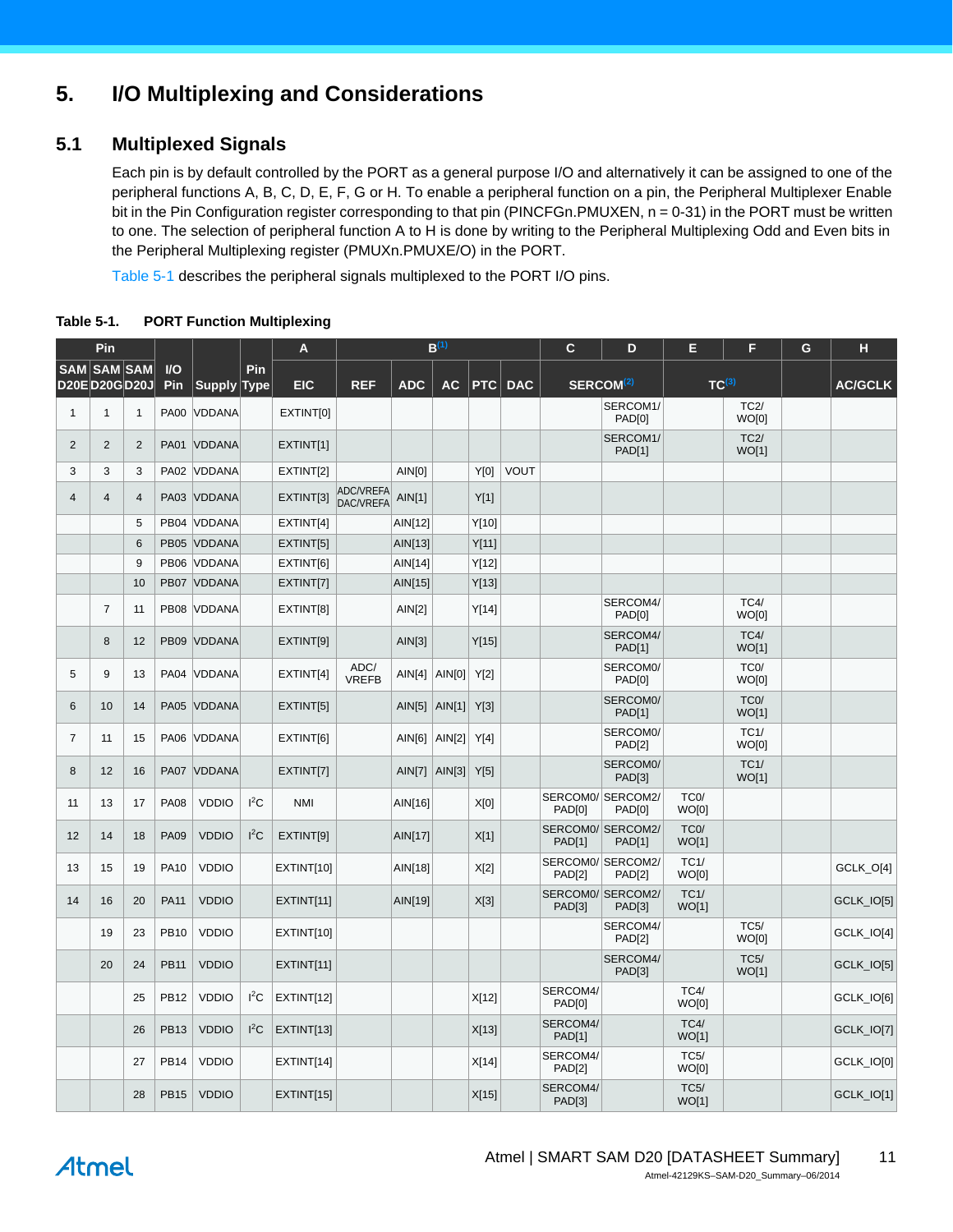#### **Table 5-1. PORT Function Multiplexing (Continued)**

|    | Pin                                |    |             |              |             | A          |            |            | $B^{(1)}$ |       |            | $\mathbf{C}$              | D                                  | Е                    | F                          | G                    | H                |
|----|------------------------------------|----|-------------|--------------|-------------|------------|------------|------------|-----------|-------|------------|---------------------------|------------------------------------|----------------------|----------------------------|----------------------|------------------|
|    | <b>SAM SAM SAM</b><br>D20ED20GD20J |    | $U$<br>Pin  | Supply Type  | Pin         | <b>EIC</b> | <b>REF</b> | <b>ADC</b> | <b>AC</b> | PTC   | <b>DAC</b> |                           | SERCOM <sup>(2)</sup>              | $TC^{(3)}$           |                            |                      | <b>AC/GCLK</b>   |
|    | 21                                 | 29 | <b>PA12</b> | <b>VDDIO</b> | $I^2C$      | EXTINT[12] |            |            |           |       |            | PAD[0]                    | SERCOM2/ SERCOM4/<br>PAD[0]        | TC2/<br>WO[0]        |                            |                      | AC/CMP[0]        |
|    | 22                                 | 30 | <b>PA13</b> | <b>VDDIO</b> | $I^2C$      | EXTINT[13] |            |            |           |       |            | <b>PAD[1]</b>             | SERCOM2/ SERCOM4/<br>PAD[1]        | TC2/<br>WO[1]        |                            |                      | AC/CMP[1]        |
| 15 | 23                                 | 31 | <b>PA14</b> | <b>VDDIO</b> |             | EXTINT[14] |            |            |           |       |            | <b>PAD[2]</b>             | SERCOM2/ SERCOM4/<br><b>PAD[2]</b> | <b>TC3/</b><br>WO[0] |                            |                      | GCLK_IO[0]       |
| 16 | 24                                 | 32 | <b>PA15</b> | <b>VDDIO</b> |             | EXTINT[15] |            |            |           |       |            | PAD[3]                    | SERCOM2/ SERCOM4/<br>PAD[3]        | <b>TC3/</b><br>WO[1] |                            |                      | GCLK_IO[1]       |
| 17 | 25                                 | 35 | <b>PA16</b> | <b>VDDIO</b> | ${}^{12}$ C | EXTINT[0]  |            |            |           | X[4]  |            | PAD[0]                    | SERCOM1/SERCOM3/<br>PAD[0]         |                      | TC2/<br>WO[0]              |                      | GCLK_IO[2]       |
| 18 | 26                                 | 36 | <b>PA17</b> | <b>VDDIO</b> | $I^2C$      | EXTINT[1]  |            |            |           | X[5]  |            | <b>PAD[1]</b>             | SERCOM1/SERCOM3/<br><b>PAD[1]</b>  |                      | TC2/<br>WO[1]              |                      | GCLK_IO[3]       |
| 19 | 27                                 | 37 | <b>PA18</b> | <b>VDDIO</b> |             | EXTINT[2]  |            |            |           | X[6]  |            | <b>PAD[2]</b>             | SERCOM1/SERCOM3/<br><b>PAD[2]</b>  |                      | TC3/<br>WO[0]              |                      | AC/CMP[0]        |
| 20 | 28                                 | 38 | <b>PA19</b> | <b>VDDIO</b> |             | EXTINT[3]  |            |            |           | X[7]  |            | PAD[3]                    | SERCOM1/SERCOM3/<br>PAD[3]         |                      | TC3/<br>WO[1]              |                      | AC/CMP[1]        |
|    |                                    | 39 | <b>PB16</b> | <b>VDDIO</b> | $I^2C$      | EXTINT[0]  |            |            |           |       |            | SERCOM5/<br>PAD[0]        |                                    | <b>TC6/</b><br>WO[0] |                            |                      | GCLK_IO[2]       |
|    |                                    | 40 | <b>PB17</b> | <b>VDDIO</b> | $I^2C$      | EXTINT[1]  |            |            |           |       |            | SERCOM5/<br><b>PAD[1]</b> |                                    | <b>TC6/</b><br>WO[1] |                            |                      | GCLK IO[3]       |
|    | 29                                 | 41 | <b>PA20</b> | <b>VDDIO</b> |             | EXTINT[4]  |            |            |           | X[8]  |            | <b>PAD[2]</b>             | SERCOM5/ SERCOM3/<br><b>PAD[2]</b> | <b>TC7/</b><br>WO[0] |                            |                      | GCLK_IO[4]       |
|    | 30                                 | 42 | <b>PA21</b> | <b>VDDIO</b> |             | EXTINT[5]  |            |            |           | X[9]  |            | PAD[3]                    | SERCOM5/ SERCOM3/<br><b>PAD[3]</b> | <b>TC7/</b><br>WO[1] |                            |                      | GCLK IO[5]       |
| 21 | 31                                 | 43 | <b>PA22</b> | <b>VDDIO</b> | $I^2C$      | EXTINT[6]  |            |            |           | X[10] |            | PAD[0]                    | SERCOM3/ SERCOM5/<br>PAD[0]        |                      | TC4/<br>WO[0]              |                      | GCLK_IO[6]       |
| 22 | 32                                 | 44 | PA23        | <b>VDDIO</b> | $I^2C$      | EXTINT[7]  |            |            |           | X[11] |            | <b>PAD[1]</b>             | SERCOM3/ SERCOM5/<br><b>PAD[1]</b> |                      | TC4/<br>WO[1]              |                      | GCLK_IO[7]       |
| 23 | 33                                 | 45 | <b>PA24</b> | <b>VDDIO</b> |             | EXTINT[12] |            |            |           |       |            | <b>PAD[2]</b>             | SERCOM3/ SERCOM5/<br><b>PAD[2]</b> |                      | TC5/<br>WO[0]              |                      |                  |
| 24 | 34                                 | 46 | <b>PA25</b> | <b>VDDIO</b> |             | EXTINT[13] |            |            |           |       |            | PAD[3]                    | SERCOM3/ SERCOM5/<br>PAD[3]        |                      | TC5/<br>WO[1]              |                      |                  |
|    | 37                                 | 49 | <b>PB22</b> | <b>VDDIO</b> |             | EXTINT[6]  |            |            |           |       |            |                           | SERCOM5/<br><b>PAD[2]</b>          |                      | <b>TC7/</b><br>WO[0]       |                      | GCLK_IO[0]       |
|    | 38                                 | 50 | <b>PB23</b> | <b>VDDIO</b> |             | EXTINT[7]  |            |            |           |       |            |                           | SERCOM5/<br>PAD[3]                 |                      | <b>TC7/</b><br>WO[1]       |                      | GCLK_IO[1]       |
| 25 | 39                                 | 51 | <b>PA27</b> | <b>VDDIO</b> |             | EXTINT[15] |            |            |           |       |            |                           |                                    |                      |                            |                      | GCLK_IO[0]       |
| 27 | 41                                 | 53 | <b>PA28</b> | <b>VDDIO</b> |             | EXTINT[8]  |            |            |           |       |            |                           |                                    |                      |                            |                      | GCLK_IO[0]       |
| 31 | 45                                 | 57 |             | PA30 VDDIO   |             | EXTINT[10] |            |            |           |       |            |                           | SERCOM1/<br><b>PAD[2]</b>          |                      | TC1/<br>WO[0]              |                      | SWCLK GCLK_IO[0] |
| 32 | 46                                 | 58 | PA31        | <b>VDDIO</b> |             | EXTINT[11] |            |            |           |       |            |                           | SERCOM1/<br>PAD[3]                 |                      | TC1/<br>WO[1]              | SWDIO <sup>(4)</sup> |                  |
|    |                                    | 59 | <b>PB30</b> | <b>VDDIO</b> | $I^2C$      | EXTINT[14] |            |            |           |       |            |                           | SERCOM5/<br>PAD[0]                 |                      | TC <sub>0</sub> /<br>WO[0] |                      |                  |
|    |                                    | 60 | <b>PB31</b> | <b>VDDIO</b> | $I^2C$      | EXTINT[15] |            |            |           |       |            |                           | SERCOM5/<br><b>PAD[1]</b>          |                      | TC <sub>0</sub> /<br>WO[1] |                      |                  |
|    |                                    | 61 |             | PB00 VDDANA  |             | EXTINT[0]  |            | AlN[8]     |           | Y[6]  |            |                           | SERCOM5/<br>PAD[2]                 |                      | <b>TC7/</b><br>WO[0]       |                      |                  |
|    |                                    | 62 |             | PB01 VDDANA  |             | EXTINT[1]  |            | AlN[9]     |           | Y[7]  |            |                           | SERCOM5/<br>PAD[3]                 |                      | <b>TC7/</b><br>WO[1]       |                      |                  |
|    | 47                                 | 63 |             | PB02 VDDANA  |             | EXTINT[2]  |            | AIN[10]    |           | Y[8]  |            |                           | SERCOM5/<br><b>PAD[0]</b>          |                      | <b>TC6/</b><br>WO[0]       |                      |                  |
|    | 48                                 | 64 |             | PB03 VDDANA  |             | EXTINT[3]  |            | AIN[11]    |           | Y[9]  |            |                           | SERCOM5/<br><b>PAD[1]</b>          |                      | <b>TC6/</b><br>WO[1]       |                      |                  |

<span id="page-11-3"></span><span id="page-11-2"></span><span id="page-11-1"></span><span id="page-11-0"></span>Note: 1. All analog pin functions are on peripheral function B. Peripheral function B must be selected to disable the digital control of the pin.

2. Only some pins can be used in SERCOM I<sup>2</sup>C mode. See the Type column for using a SERCOM pin in I<sup>2</sup>C mode.

3. Note that TC6 and TC7 are not supported on the SAM D20G. Refer to ["Configuration Summary" on page 3](#page-2-0) for details.

4. This function is only activated in the presence of a debugger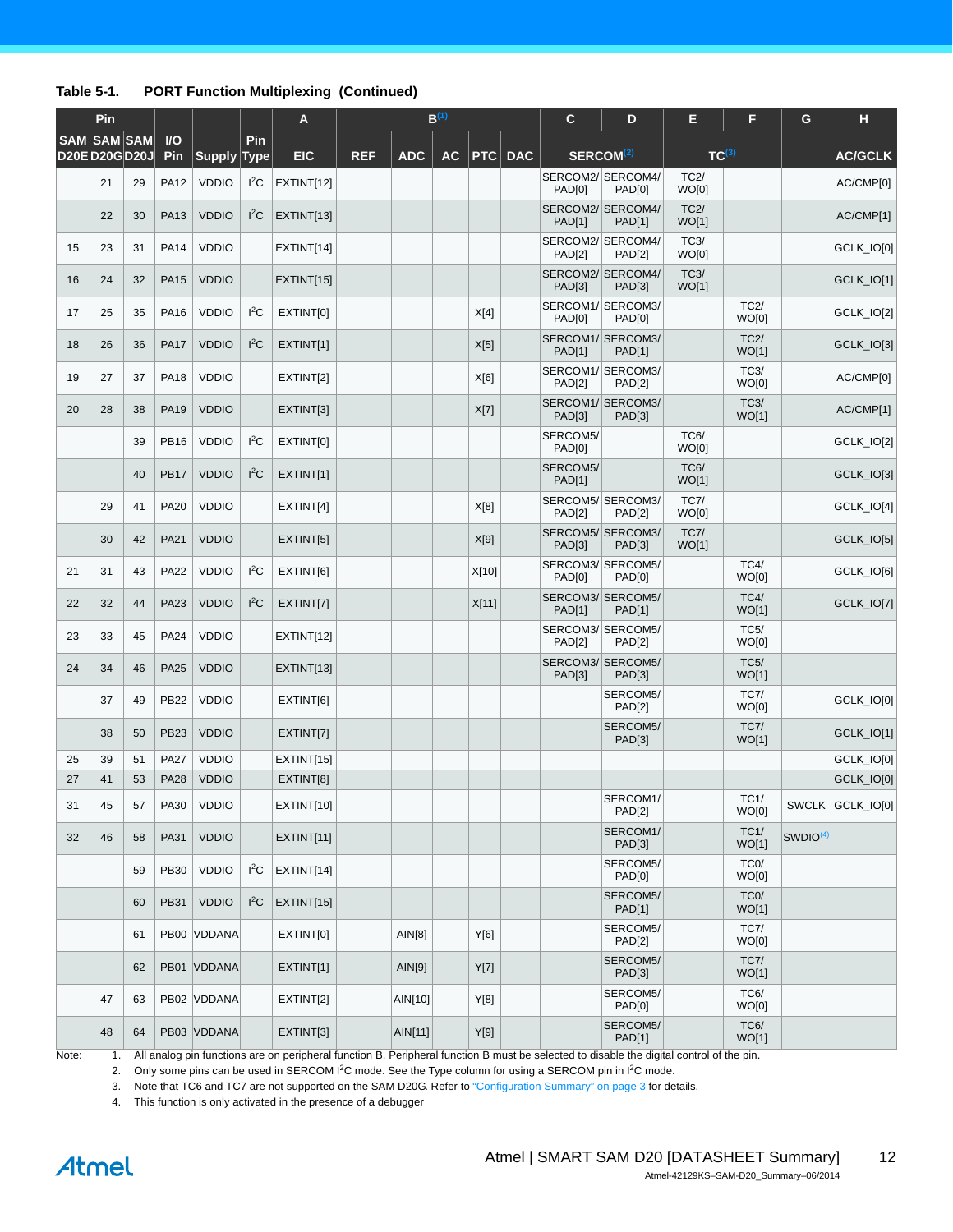# <span id="page-12-0"></span>**5.2 Other Functions**

#### **5.2.1 Oscillator Pinout**

The oscillators are not mapped to the normal PORT functions and their multiplexing are controlled by registers in the System Controller (SYSCTRL).

| <b>Oscillator</b> | <b>Supply</b> | <b>Signal</b> | I/O Pin     |
|-------------------|---------------|---------------|-------------|
| <b>XOSC</b>       | <b>VDDIO</b>  | <b>XIN</b>    | <b>PA14</b> |
|                   |               | <b>XOUT</b>   | <b>PA15</b> |
|                   | <b>VDDANA</b> | <b>XIN32</b>  | <b>PA00</b> |
| XOSC32K           |               | XOUT32        | <b>PA01</b> |

#### **5.2.2 Serial Wire Debug Interface Pinout**

After reset, SWCLK functionality is selected for pin PA30 to allow for debugger probe detection. The application software can switch the SWCLK functionality of PA30 to GPIO (or other peripherals) during runtime. PA31, by default, is configured like other normal I/O pins and will automatically switch to SWDIO function when a debugger cold-plugging or hotplugging is detected. When the device is put in debug mode, application software accesses to PA30 and PA31 PORT registers are ignored.

| <b>Signal</b> | <b>Supply</b> | I/O Pin     |
|---------------|---------------|-------------|
| <b>SWCLK</b>  | <b>VDDIO</b>  | <b>PA30</b> |
| <b>SWDIO</b>  | VDDIO         | <b>PA31</b> |

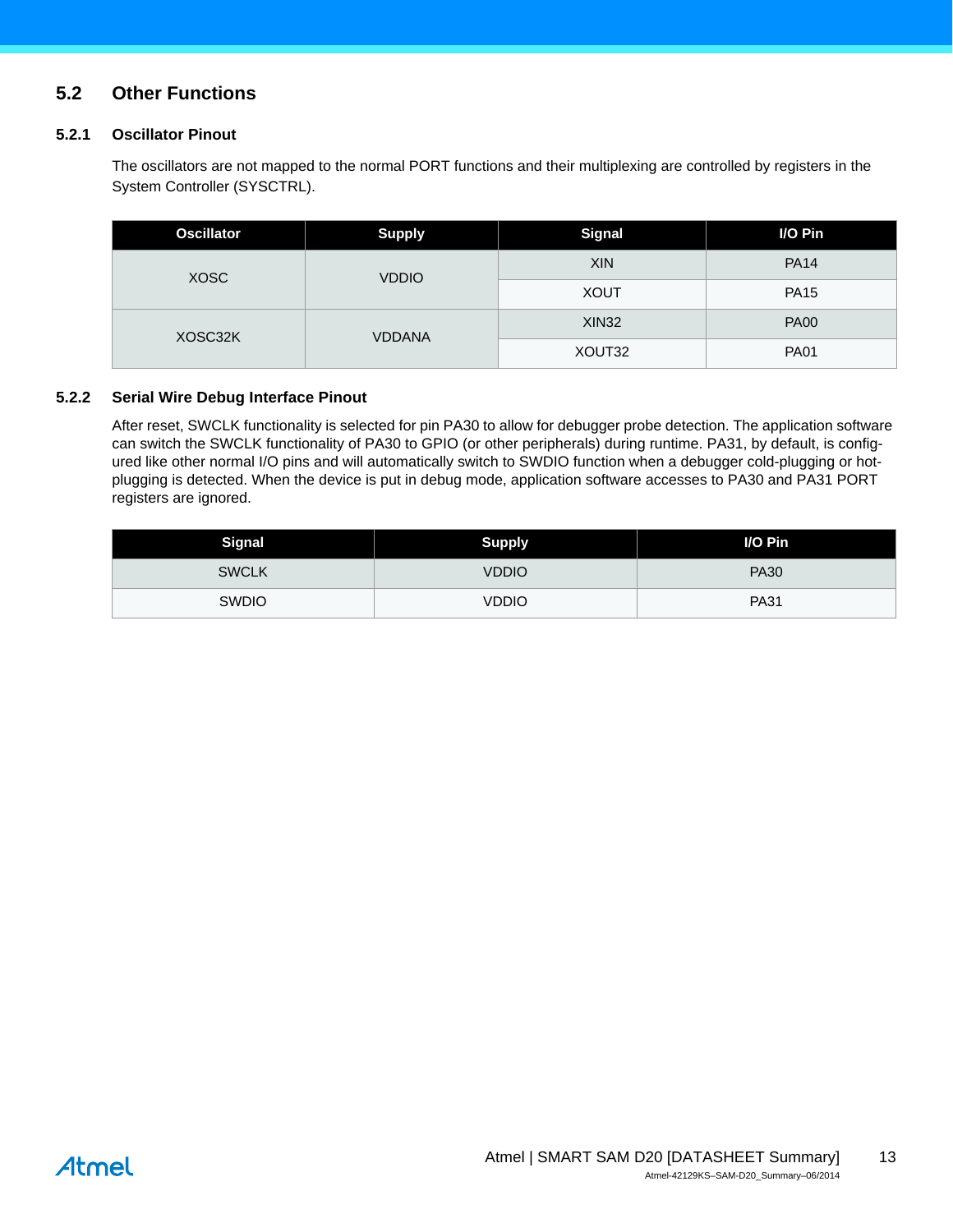# <span id="page-13-0"></span>**6. Product Mapping**

#### **Figure 6-1. SAM D20 Product Mapping**



This figure represents the full configuration of the Atmel® SAM D20 with maximum flash and SRAM capabilities and a full set of peripherals. Refer to the ["Configuration Summary" on page 3](#page-2-0) for details.



PAC2

**EVSYS** 

TC0

TC1

TC2

TC3

TC4

TC5 TC6

TC7

ADC

AC

DAC

**PTC**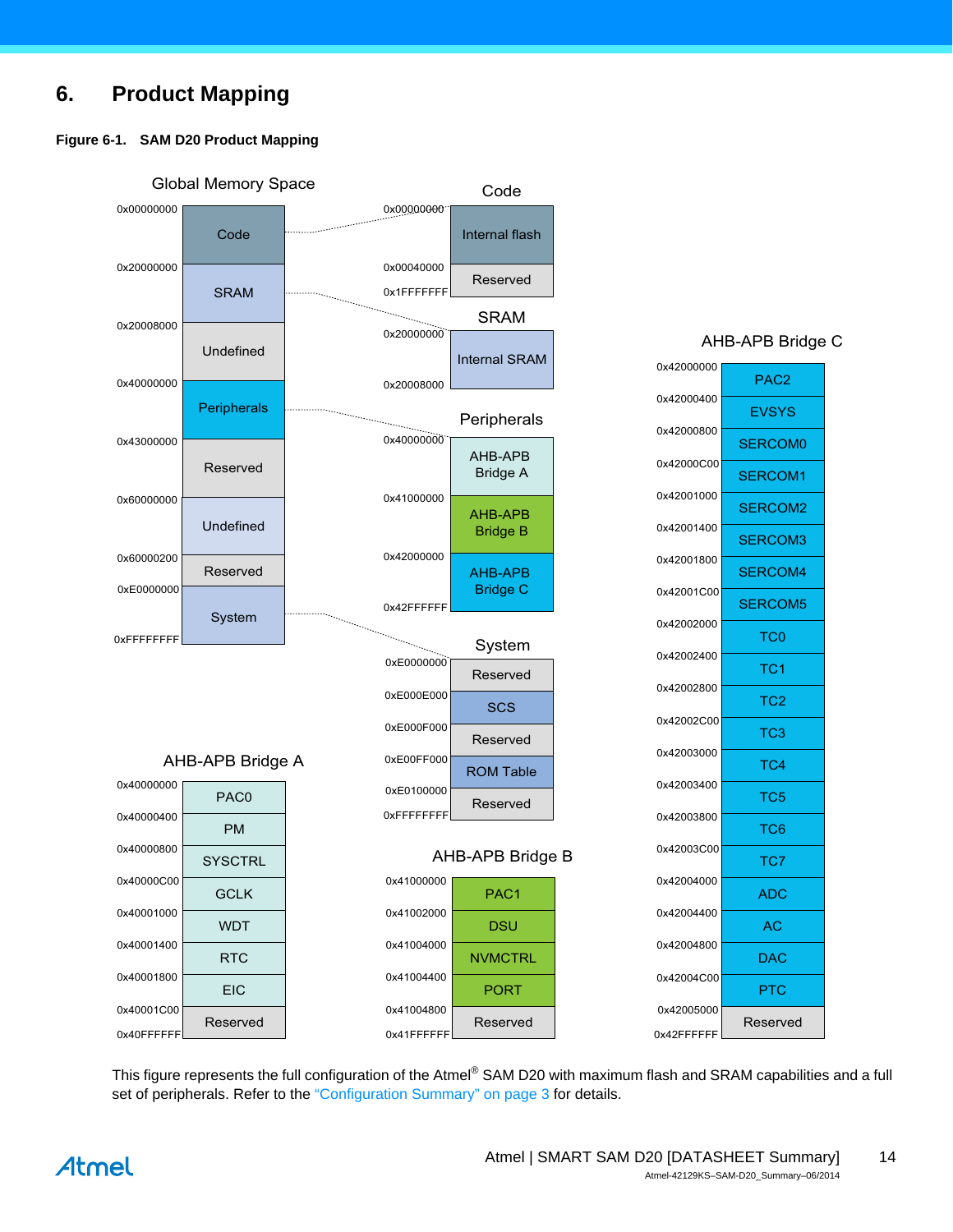# <span id="page-14-1"></span>**7. Processor and Architecture**

# <span id="page-14-2"></span>**7.1 Cortex-M0+ Processor**

The Atmel® SAM D20 implements the ARM® Cortex®-M0+ processor, which is based on the ARMv6 architecture and Thumb<sup>®</sup>-2 ISA. The Cortex M0+ is 100% instruction set compatible with its predecessor, the Cortex-M0 processor, and upward compatible with the Cortex-M3 and Cortex-M4 processors. The ARM Cortex-M0+ implemented is revision r0p1. For more information, refer to www.arm.com.

### **7.1.1 Cortex-M0+ Configuration**

| <b>Feature</b>                   | <b>Configurable Option</b>   | <b>SAM D20 Configuration</b> |
|----------------------------------|------------------------------|------------------------------|
| Interrupts                       | External interrupts 0-32     | 32                           |
| Data endianness                  | Little-endian or big-endian  | Little-endian                |
| SysTick timer                    | Present or absent            | Present                      |
| Number of watchpoint comparators | 0, 1, 2                      | $\overline{2}$               |
| Number of breakpoint comparators | 0, 1, 2, 3, 4                | 4                            |
| Halting debug support            | Present or absent            | Present                      |
| <b>Multiplier</b>                | Fast or small                | Fast (single cycle)          |
| Single-cycle I/O port            | Present or absent            | Present                      |
| Wake-up interrupt controller     | Supported or not supported   | Not supported                |
| Vector Table Offset Register     | Present or absent            | Present                      |
| Unprivileged/Privileged support  | Present or absent            | Absent                       |
| Memory Protection Unit           | Not present or 8-region      | Not present                  |
| Reset all registers              | Present or absent            | Absent <sup>(1)</sup>        |
| Instruction fetch width          | 16-bit only or mostly 32-bit | 32-bit                       |

<span id="page-14-0"></span>Note: 1. All software run in privileged mode only

The ARM Cortex-M0+ processor has two bus interfaces:

- Single 32-bit AMBA<sup>®</sup> 3 AHB-Lite™ system interface that provides connections to peripherals and all system memory, including flash and RAM
- Single 32-bit I/O port bus interfacing to the PORT with one-cycle loads and stores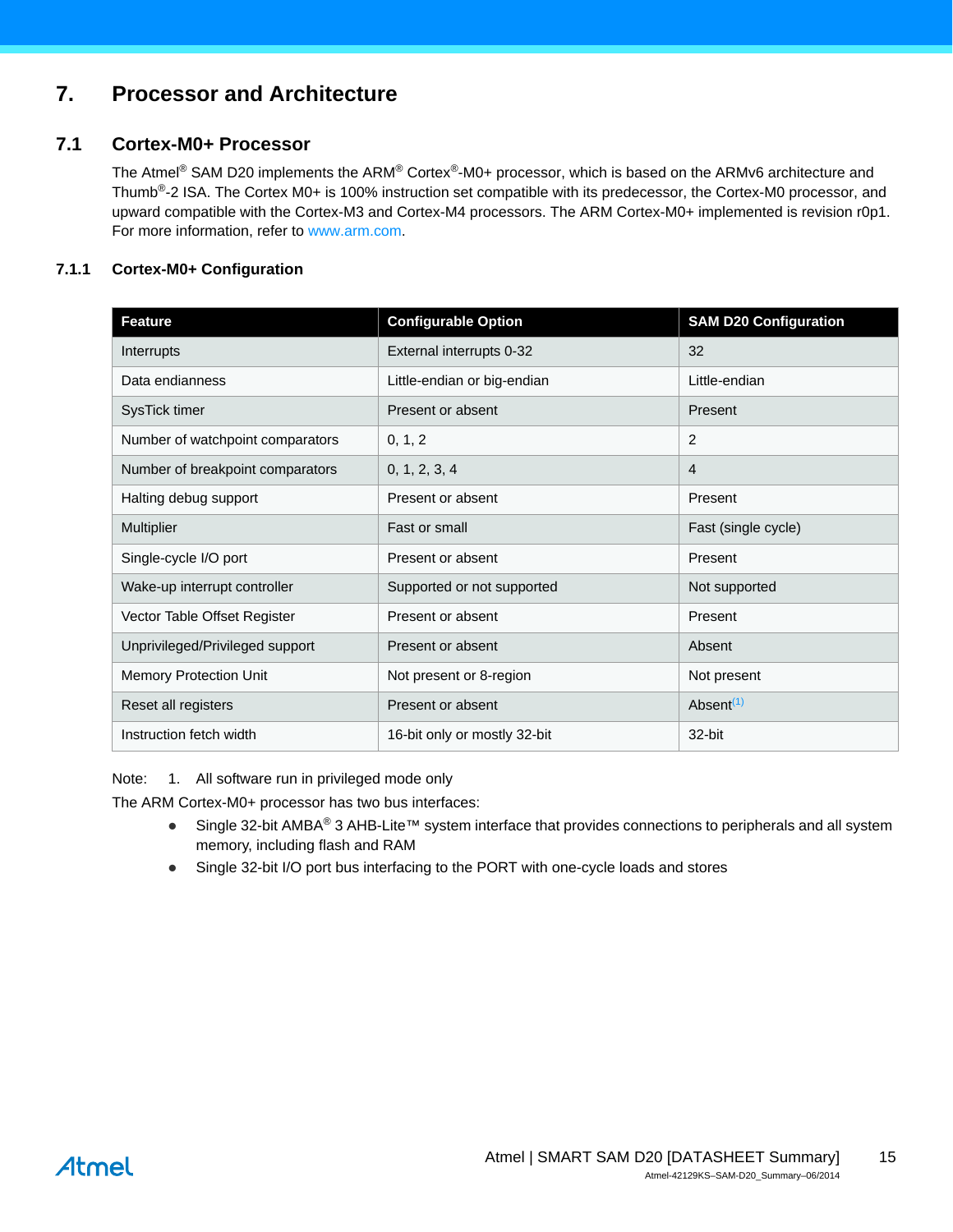# <span id="page-15-3"></span>**8. Packaging Information**

### <span id="page-15-4"></span>**8.1 Thermal Considerations**

#### **8.1.1 Thermal Resistance Data**

[Table 8-1](#page-15-0) summarizes the thermal resistance data depending on the package.

#### <span id="page-15-0"></span>**Table 8-1. Thermal Resistance Data**

| Package Type | $\theta_{JA}$      | $\theta_{\text{JC}}$ |
|--------------|--------------------|----------------------|
| 32-pin TQFP  | $68^{\circ}$ C/W   | 25.8°C/W             |
| 48-pin TQFP  | 78.8°C/W           | $12.3^{\circ}$ C/W   |
| 64-pin TQFP  | 66.7°C/W           | $11.9^{\circ}$ C/W   |
| 32-pin QFN   | 37.2°C/W           | $3.1^{\circ}$ C/W    |
| 48-pin QFN   | $33^{\circ}$ C/W   | $11.4^{\circ}$ C/W   |
| 64-pin QFN   | $33.5^{\circ}$ C/W | $11.2^{\circ}$ C/W   |
|              |                    |                      |

#### **8.1.2 Junction Temperature**

The average chip-junction temperature,  $T_{J}$ , in  $^{\circ}$ C can be obtained from the following equations:

<span id="page-15-1"></span>*Equation 1*  $T_J = T_A + (P_D \times \theta_{JA})$ 

<span id="page-15-2"></span>*Equation 2*  $T_J = T_A + (P_D \times (\theta_{HEATSINK} + \theta_{JC}))$ 

where:

- $\theta_{1A}$  = package thermal resistance, Junction-to-ambient (°C/W), provided in [Table 8-1](#page-15-0)
- $\theta_{\text{JC}}$  = package thermal resistance, Junction-to-case thermal resistance (°C/W), provided in [Table 8-1](#page-15-0)
- $\theta_{\text{HEATSINK}}$  = cooling device thermal resistance (°C/W), provided in the manufacturer datasheet
- $P_D$  = device power consumption (W)
- $\bullet$  T<sub>A</sub> = ambient temperature (°C)

From "Equation 1", the user can derive the estimated lifetime of the chip and decide if a cooling device is necessary or not. If a cooling device is to be fitted on the chip, ["Equation 2"](#page-15-2) should be used to compute the resulting average chipjunction temperature  $T_{\text{J}}$  in °C.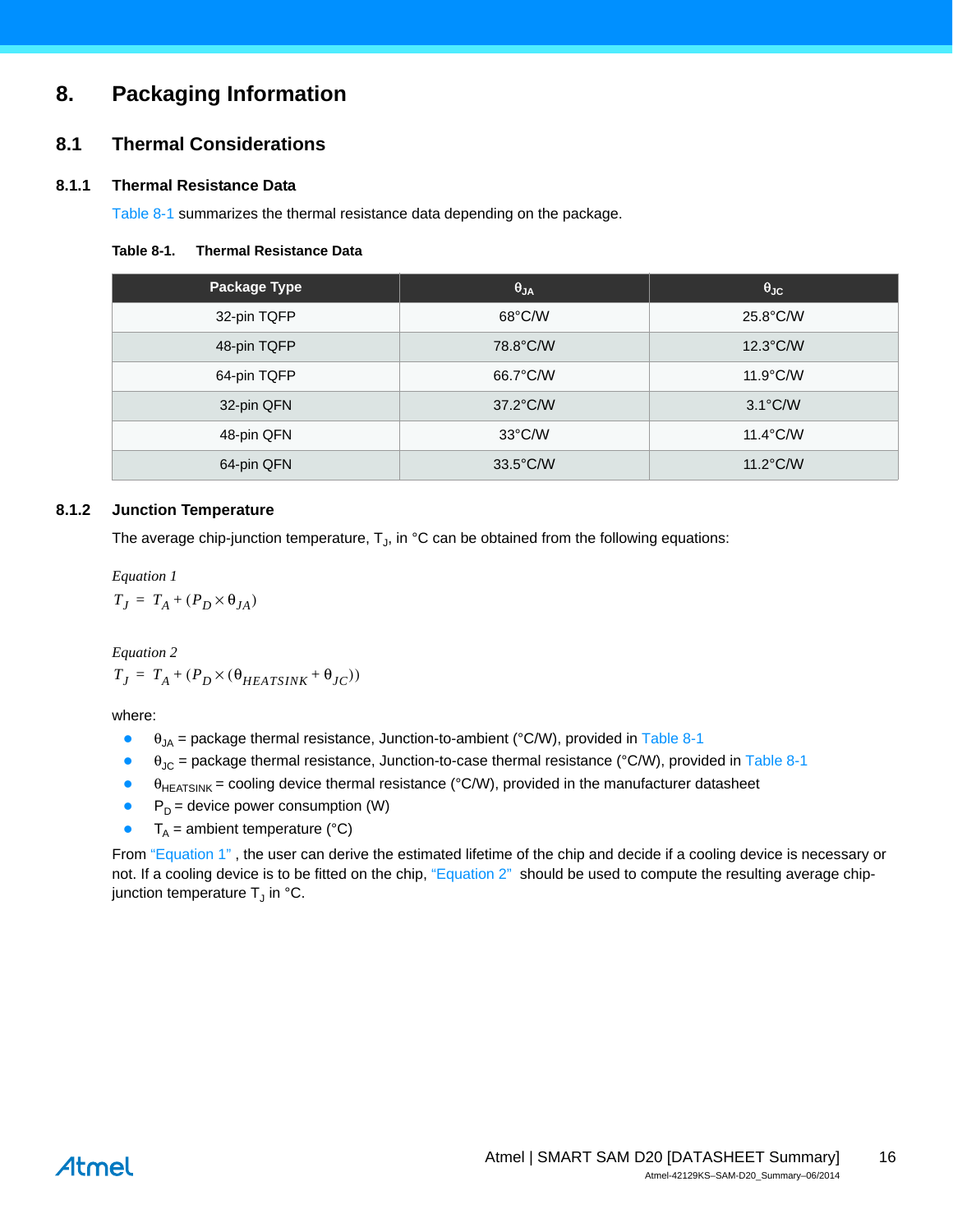# <span id="page-16-0"></span>**8.2 Package Drawings**

### **8.2.1 64-pin TQFP**





COMMON DIMENSIONS IN MM

| <b>SYMBOL</b>  | Min       | Max       | <b>NOTES</b> |
|----------------|-----------|-----------|--------------|
| A              |           | 1.20      |              |
| A1             | 0.95      | 1,05      |              |
| C              | 0,09      | 0, 20     |              |
| D              |           | 12.00 BSC |              |
| D <sub>1</sub> | 10.00 BSC |           |              |
| E.             |           | 12,00 BSC |              |
| E1             |           | 10,00 BSC |              |
| J              | 0.05      | 0.15      |              |
|                | 0.45      | 0.75      |              |
| e              | 0.50 BSC  |           |              |
| £              | 0.17      | 0.27      |              |

 $\overline{A1}$ 0. 102 max.<br>LEAD COPLANARITY

#### **Table 8-2. Device and Package Maximum Weight**

| 300 | mg<br>$-$ |
|-----|-----------|
|     |           |

#### **Table 8-3. Package Characteristics**

| $\cdots$                   | <b>MSL</b> |
|----------------------------|------------|
| Moisture Sensitivity Level | ___        |

#### **Table 8-4. Package Reference**

| JEDEC Drawing Reference | MS-026         |
|-------------------------|----------------|
| JESD97 Classification   | E <sub>3</sub> |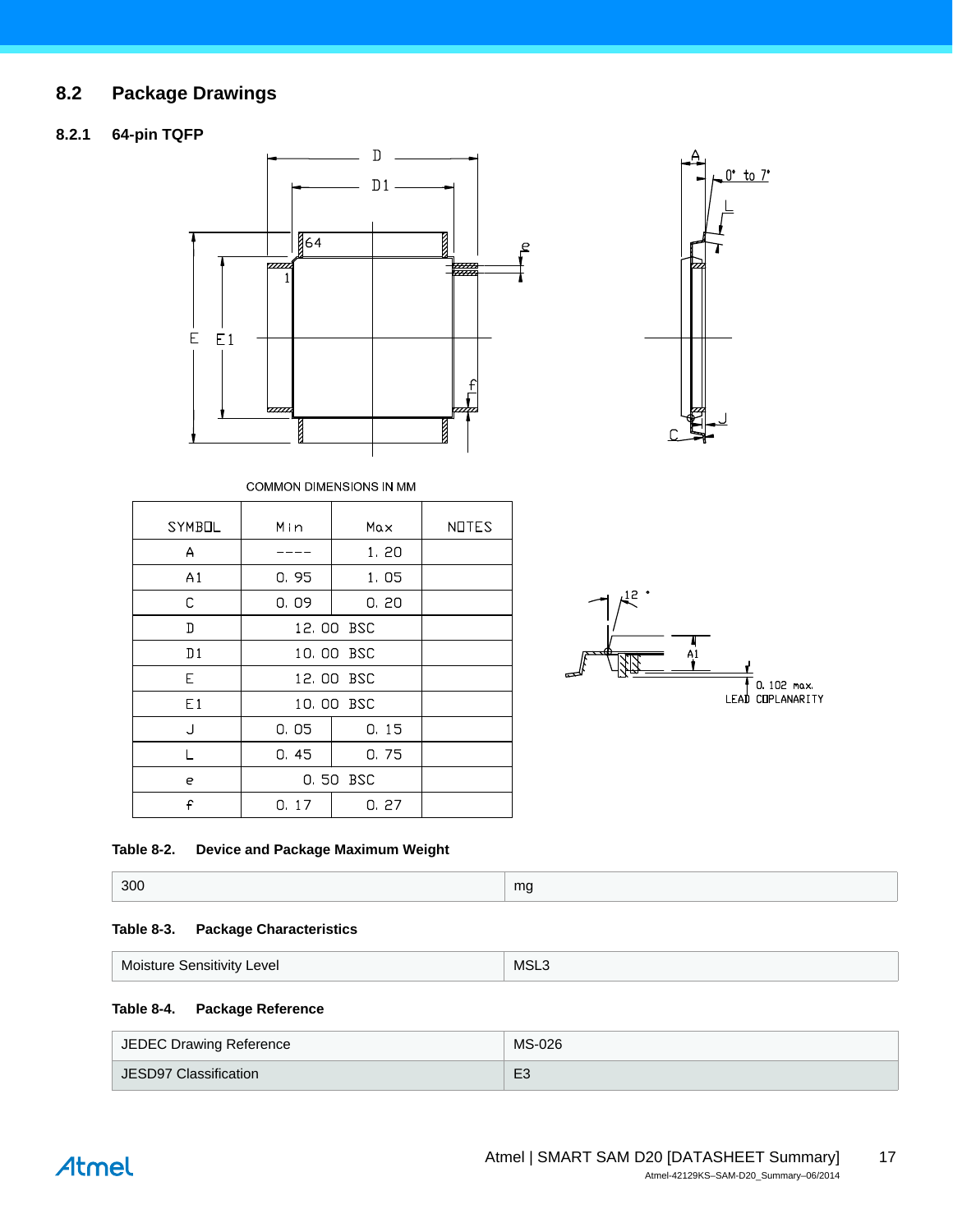

Notes: 1. This drawing is for general information only. Refer to JEDEC Drawing MO-220, Variation VMMD-4, for proper dimensions, tolerances, datums, etc. 2. Dimension b applies to metallized terminal and is measured between 0.15mm and 0.30mm from the terminal tip. If the terminal has the optical radius on the other end of the terminal, the dimension should not be measured in that radius area.

Note: The exposed die attached pad is not connected inside the device.

#### **Table 8-5. Device and Package Maximum Weight**

| 200 | mg |
|-----|----|
|-----|----|

#### **Table 8-6. Package Characteristics**

| Moisture Sensitivity Level | MSL <sub>3</sub> |
|----------------------------|------------------|
|                            |                  |

#### **Table 8-7. Package Reference**

| JEDEC Drawing Reference | MO-220         |
|-------------------------|----------------|
| JESD97 Classification   | E <sub>3</sub> |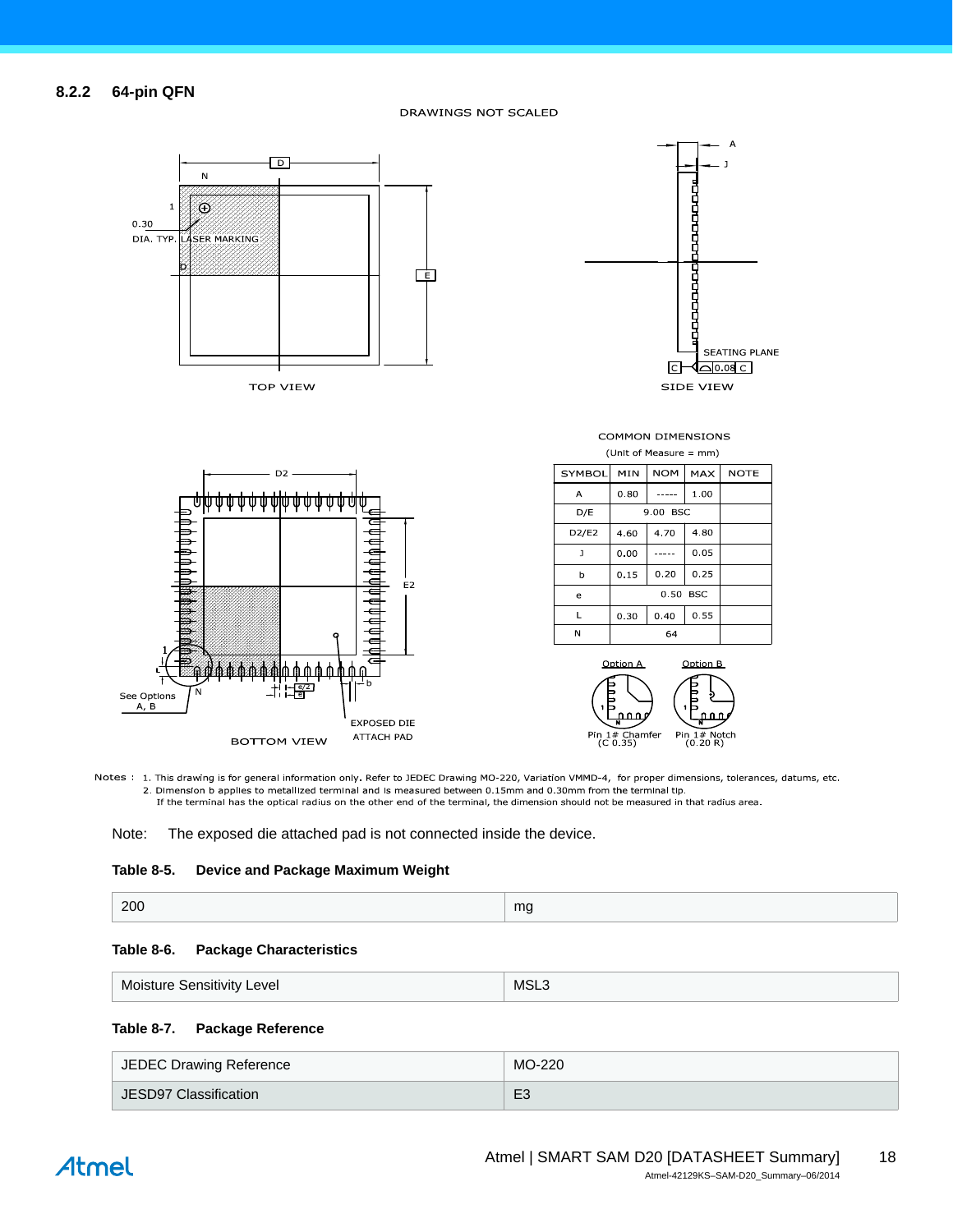#### **8.2.3 48-pin TQFP**

DRAWINGS NOT SCALED



**TOP VIEW** 



COMMON DIMENSIONS



DETAIL VIEW

| (Unit of Measure = mm) |          |            |       |             |
|------------------------|----------|------------|-------|-------------|
| SYMBOL                 | MIN      | <b>NOM</b> | MAX   | <b>NOTE</b> |
| Α                      |          |            | 1.20  |             |
| A1                     | 0.05     |            | 0.15  |             |
| A <sub>2</sub>         | 0.95     |            | 1 0 5 |             |
| C                      | 0.09     |            | 0.20  |             |
| D/E                    | 9.00 BSC |            |       |             |
| D1/E1                  | 7.00 BSC |            |       |             |
| L                      | 0.45     |            | 0.75  |             |
| b                      | 0.17     |            | 0.27  |             |
| e                      | 0.50 BSC |            |       |             |

Notes : 1. This drawing is for general information only. Refer to JEDEC Drawing MS-026, Variation ABC.<br>2. Dimensions D1 and E1 do not include mold protrusion. Allowable protrusion is 0.25mm per side.<br>Dimensions D1 and E1 a



#### **Table 8-9. Package Characteristics**

| <b>Moisture Sensitivity Level</b> | MSL<br>___ |
|-----------------------------------|------------|
|-----------------------------------|------------|

#### **Table 8-10. Package Reference**

| JEDEC Drawing Reference | MS-026         |
|-------------------------|----------------|
| JESD97 Classification   | E <sub>3</sub> |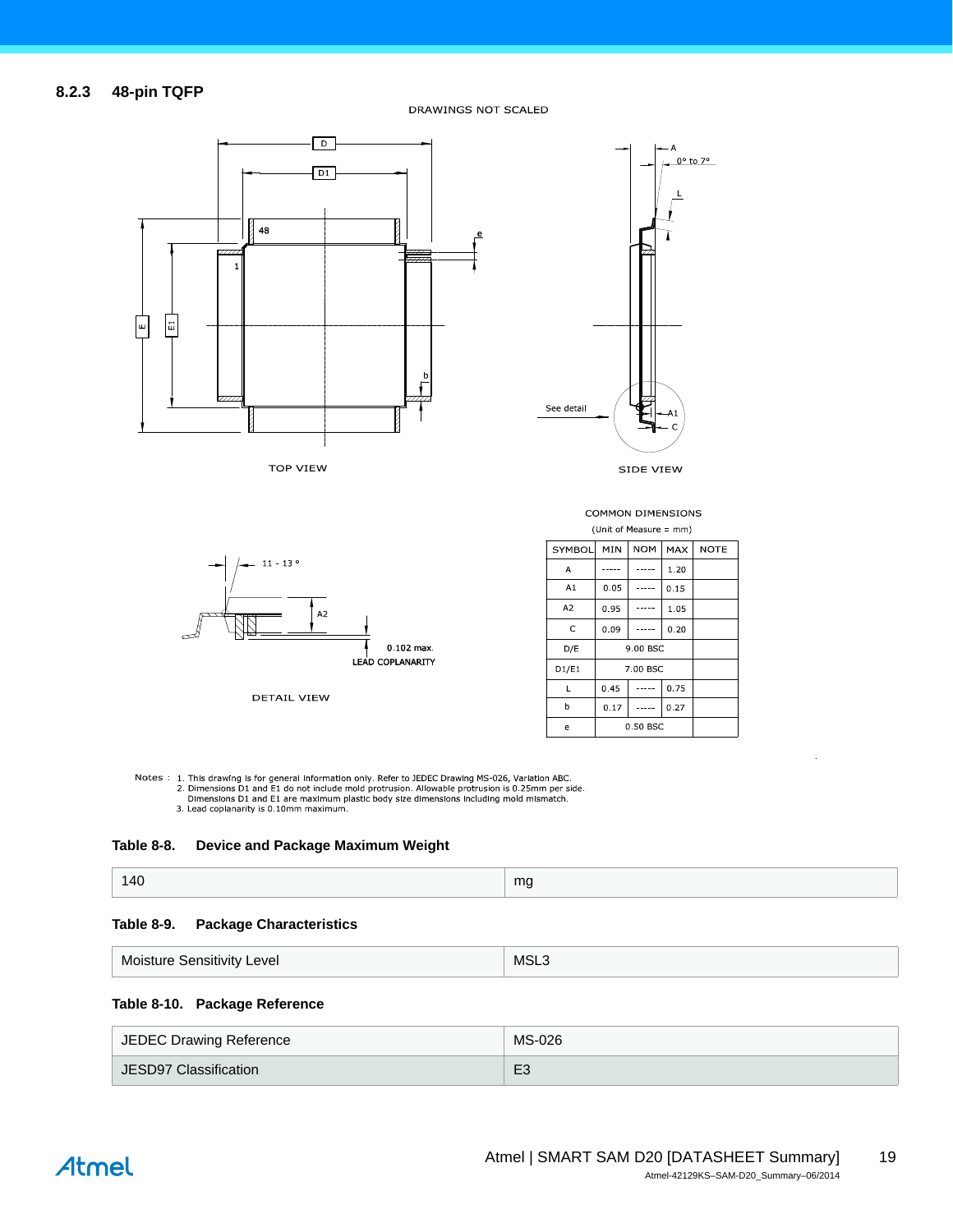

**TOP VIEW** 





**COMMON DIMENSIONS** (Unit of Measure = mm)

| <b>SYMBOL</b> | MIN      | <b>NOM</b> | <b>MAX</b> | <b>NOTE</b> |
|---------------|----------|------------|------------|-------------|
| A             | 0.80     | 0.85       | 0.90       |             |
| D/E           | 7.00 BSC |            |            |             |
| D2/E2         | 5.05     | 5.15       | 5.25       |             |
| b             | 0.18     | 0.25       | 0.30       |             |
| e             | 0.50 BSC |            |            |             |
| L             | 0.30     | 0.40       | 0.50       |             |
| N             | 48       |            |            |             |



Notes : 1. This drawing is for general information only. Refer to JEDEC Drawing MO-220, Variation VKKD-4, for proper dimensions, tolerances, datums, etc. 2. Dimension b applies to metallized terminal and is measured between 0.15mm and 0.30mm from the terminal tip. If the terminal has the optical radius on the other end of the terminal, the dimension should not be measured in that radius area.

Note: The exposed die attached pad is not connected inside the device.

#### **Table 8-11. Device and Package Maximum Weight**

| 140 | ma |
|-----|----|
|-----|----|

#### **Table 8-12. Package Characteristics**

#### **Table 8-13. Package Reference**

| JEDEC Drawing Reference | MO-220         |
|-------------------------|----------------|
| JESD97 Classification   | E <sub>3</sub> |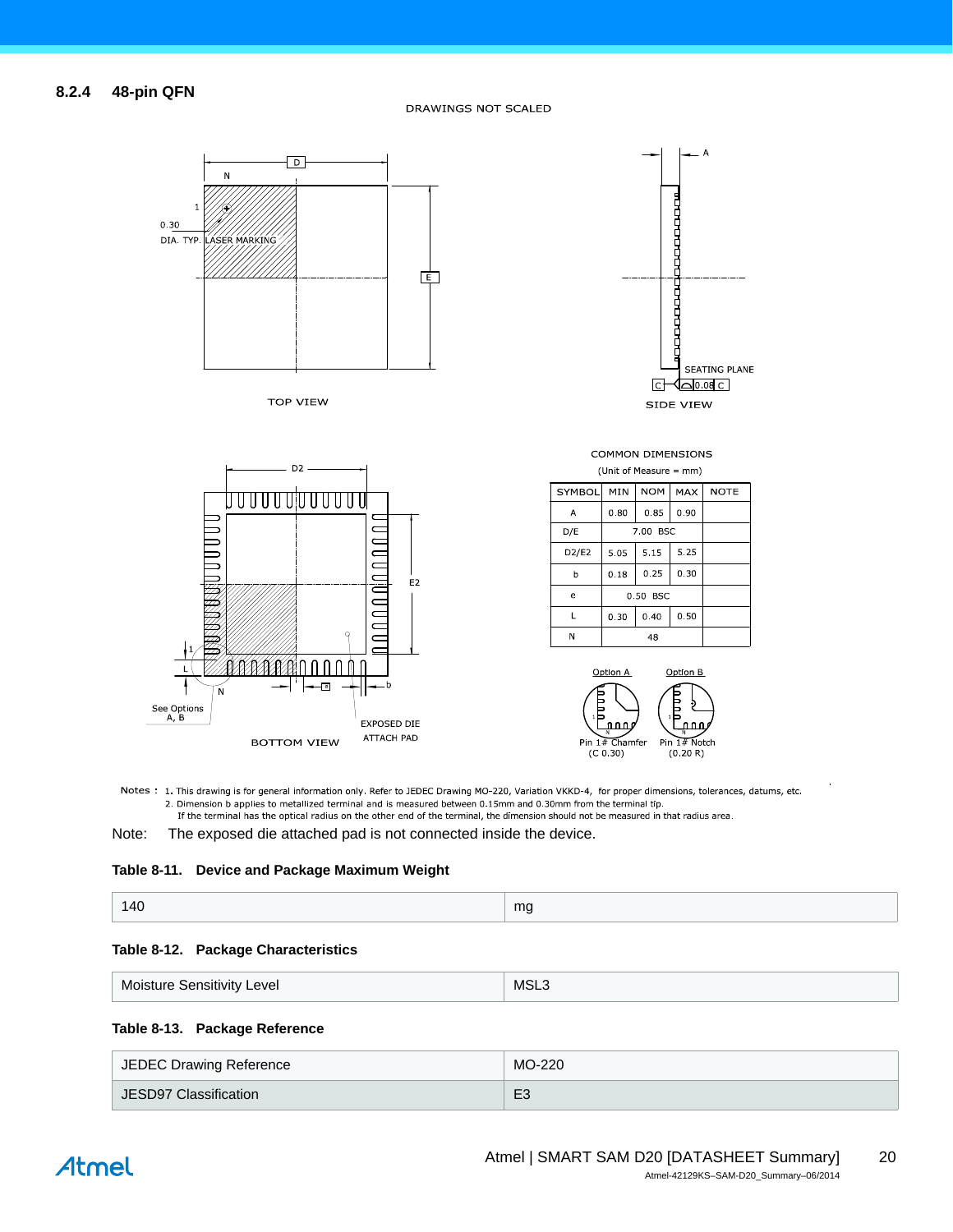

**TOP VIEW** 



**BOTTOM VIEW** 

COMMON DIMENSIONS (Unit of Measure = mm)

SIDE VIEW

 $\epsilon$ 

 $0^{\circ}$ ~

 $\overline{A}$  $A<sub>2</sub>$  $A<sub>1</sub>$ 

| SYMBOL         | MIN   | <b>NOM</b> | <b>MAX</b> | <b>NOTE</b>    |
|----------------|-------|------------|------------|----------------|
| А              |       |            | 1.20       |                |
| A1             | 0.05  |            | 0.15       |                |
| A <sub>2</sub> | 0 95  | 1.00       | 1.05       |                |
| D/E            | 8 7 5 | 9.00       | 9.25       |                |
| D1/E1          | 6.90  | 7.00       | 7.10       | $\overline{2}$ |
| C              | 0.09  |            | 0.20       |                |
| L              | 0.45  |            | 0.75       |                |
| þ              | 0.30  |            | 0.45       |                |
| e              |       | 0 80 TYP   |            |                |
| n              |       | 32         |            |                |

Notes: 1. This drawing is for general information only. Refer to JEDEC Drawing MS-026, Variation ABA.<br>2. Dimensions D1 and E1 do not include mold protrusion. Allowable protrusion is 0.25mm per side. Dimensions D1 and E1 are maximum plastic body size dimensions including mold mismatch.<br>3. Lead coplanarity is 0.10mm maximum.



|  | 100 | mg |
|--|-----|----|
|--|-----|----|

#### **Table 8-15. Package Characteristics**

|  | Moisture Sensitivity Level | MSL. |
|--|----------------------------|------|
|--|----------------------------|------|

#### **Table 8-16. Package Reference**

| JEDEC Drawing Reference | MS-026         |
|-------------------------|----------------|
| JESD97 Classification   | E <sub>3</sub> |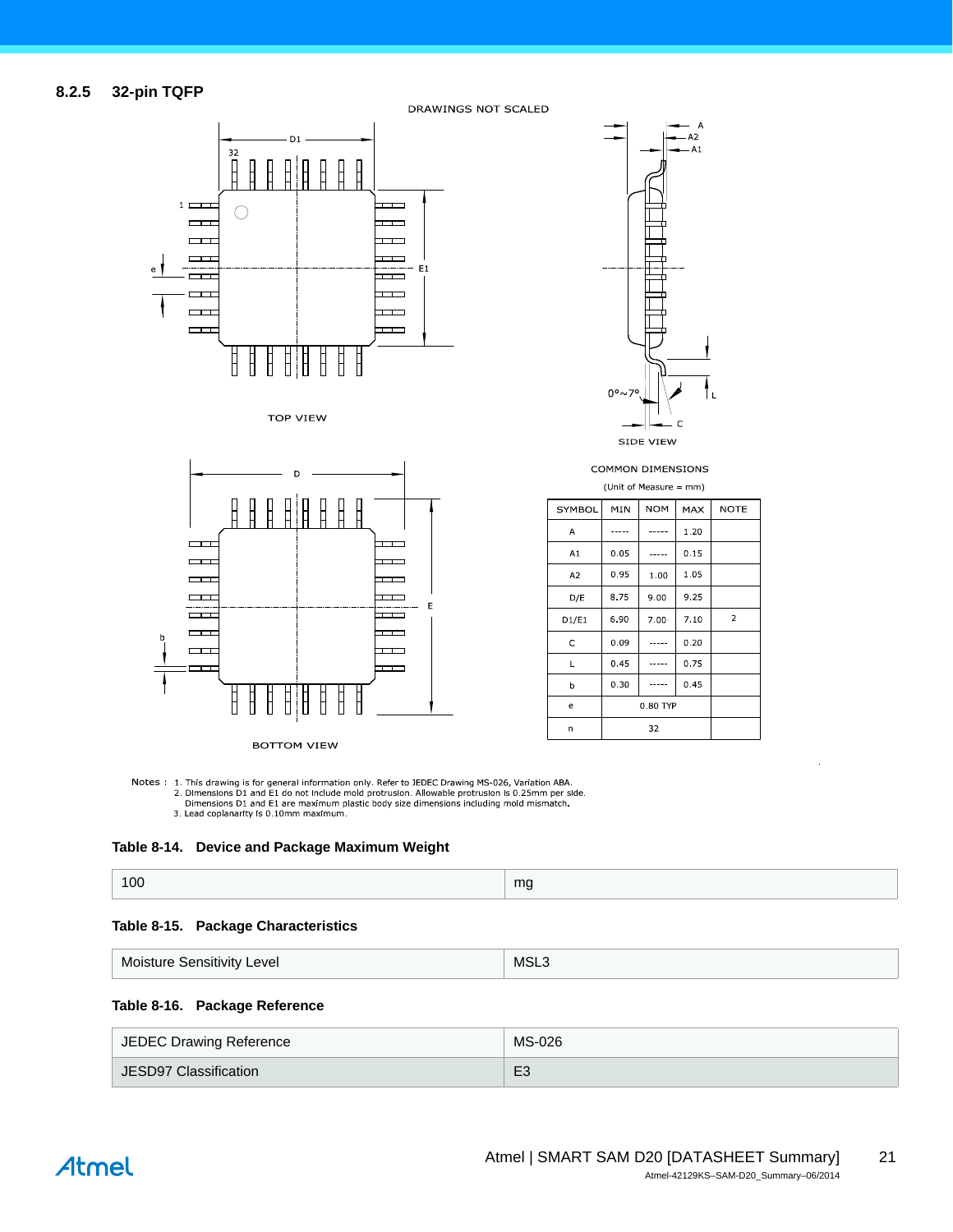

Note: The exposed die attached pad is connected inside the device to GND and GNDANA connected together.

#### **Table 8-17. Device and Package Maximum Weight**

| 90 | ma<br>. . |
|----|-----------|
|----|-----------|

#### **Table 8-18. Package Characteristics**

#### **Table 8-19. Package Reference**

| JEDEC Drawing Reference | MO-220         |
|-------------------------|----------------|
| JESD97 Classification   | E <sub>3</sub> |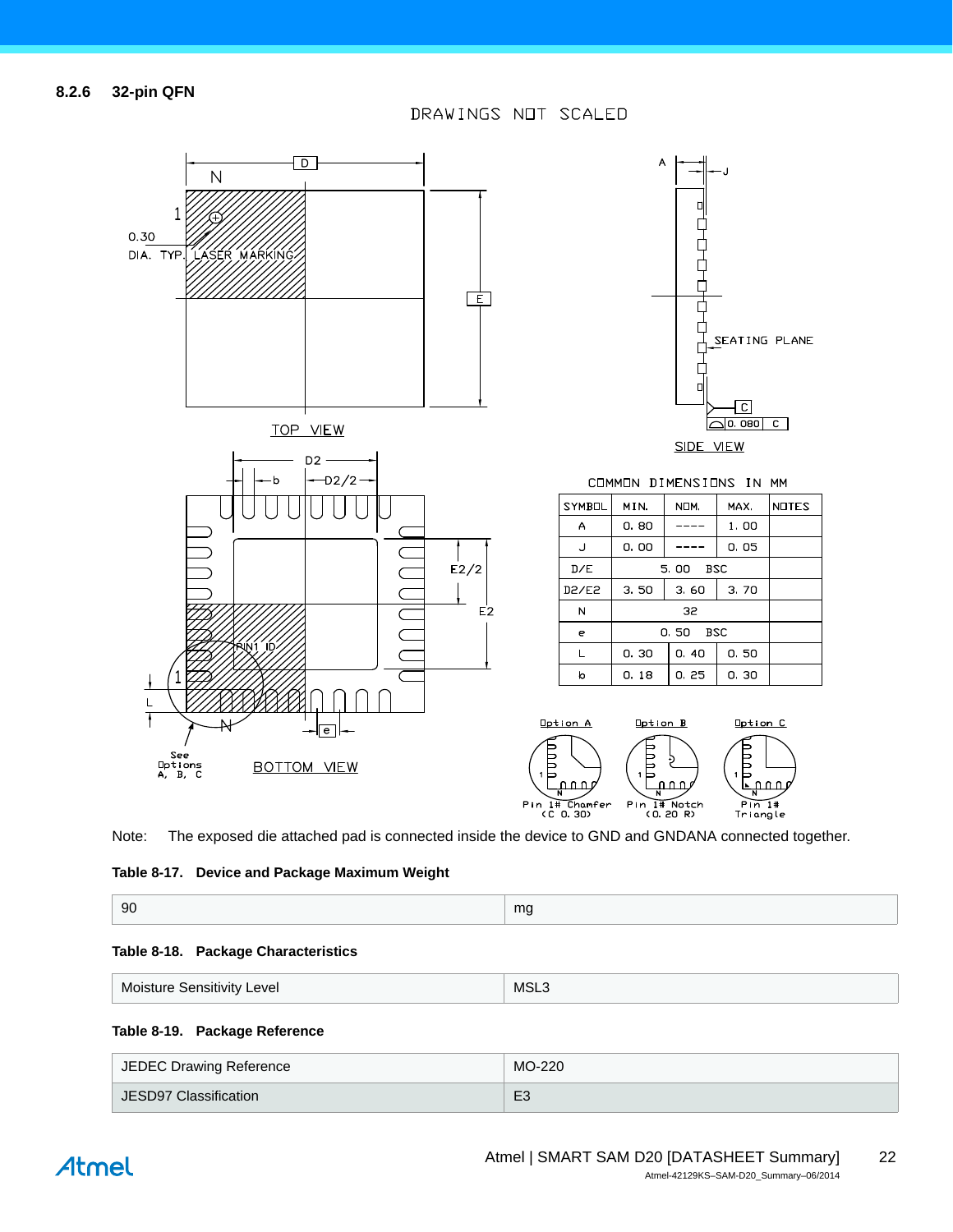# <span id="page-22-1"></span>**8.3 Soldering Profile**

Table [Table 8-20](#page-22-0) gives the recommended soldering profile from J-STD-20.

#### <span id="page-22-0"></span>**Table 8-20. Soldering Profile**

| <b>Profile Feature</b>                            | <b>Green Package</b> |
|---------------------------------------------------|----------------------|
| Average Ramp-up Rate (217 <sup>o</sup> C to peak) | $3^{\circ}$ C/s max. |
| Preheat Temperature 175°C ±25°C                   | $150 - 200$ °C       |
| Time Maintained Above 217°C                       | 60-150s              |
| Time within 5°C of Actual Peak Temperature        | 30s                  |
| Peak Temperature Range                            | $260^{\circ}$ C      |
| Ramp-down Rate                                    | $6^{\circ}$ C/s max  |
| Time 25°C to Peak Temperature                     | 8 minutes max.       |

A maximum of three reflow passes is allowed per component.

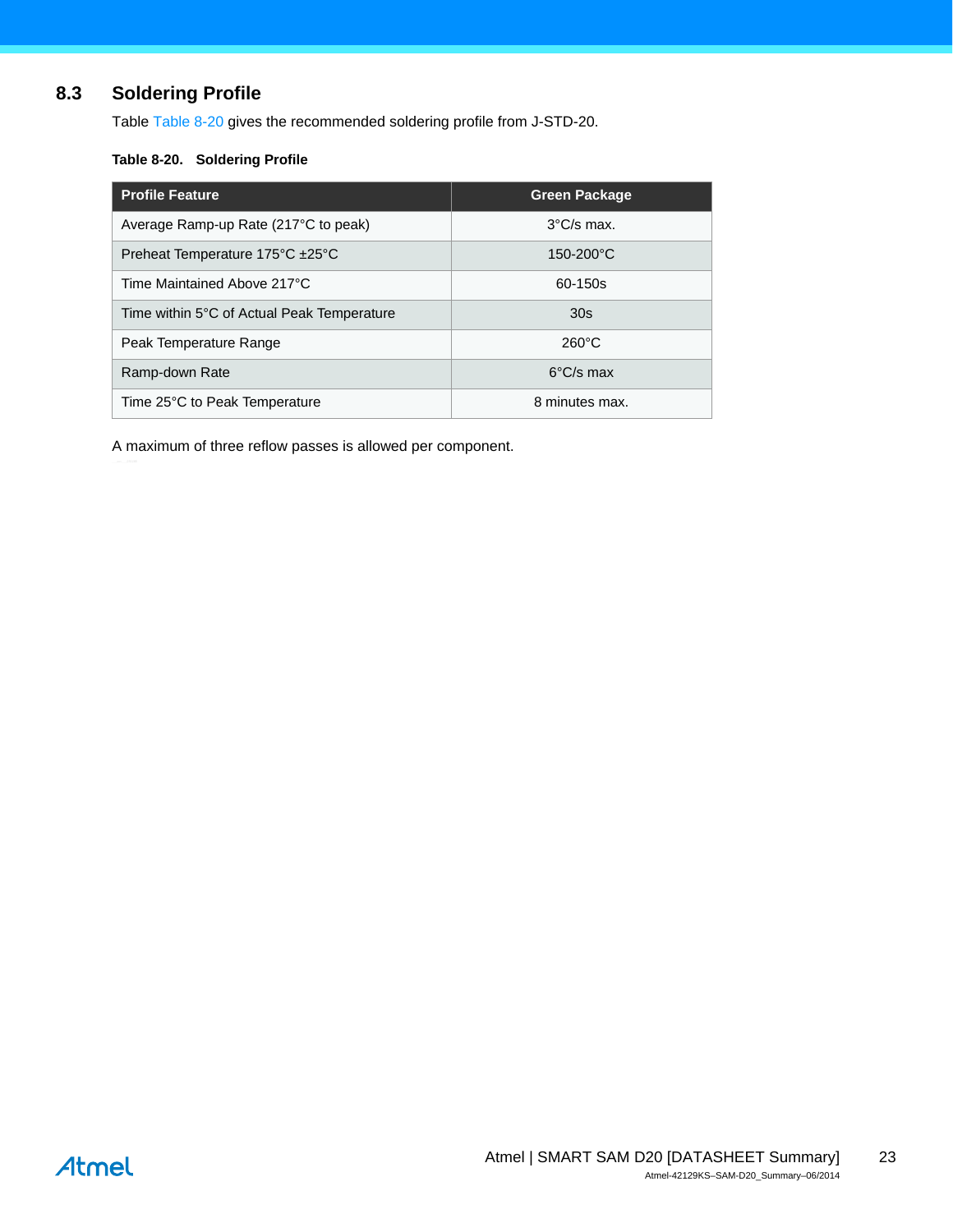# <span id="page-23-0"></span>**Table of Contents**

| 1.                                             |
|------------------------------------------------|
| 2.<br>2.1<br>2.2<br>2.3                        |
| 3.                                             |
| $\overline{4}$<br>4 <sub>1</sub><br>4.2<br>4.3 |
| 5.<br>5.1<br>5.2                               |
| 6.                                             |
| $\overline{7}$ .<br>7.1                        |
| 8.<br>8.1<br>8.2<br>8.3                        |
|                                                |